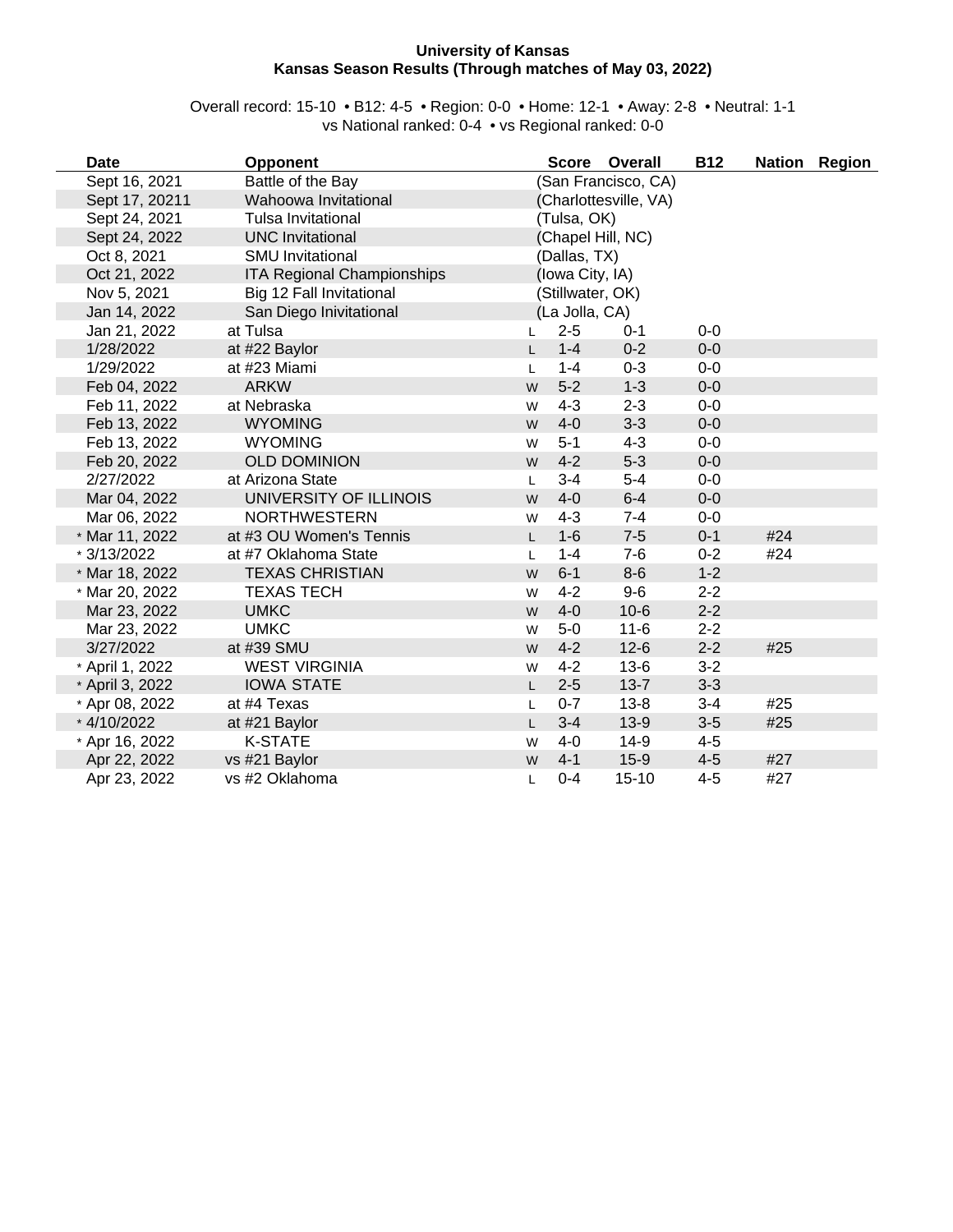#### **University of Kansas Kansas Season Statistics (Through matches of May 03, 2022)**

Overall record: 15-10 • B12: 4-5 • Region: 0-0 • Home: 12-1 • Away: 2-8 • Neutral: 1-1 vs National ranked: 0-4 • vs Regional ranked: 0-0

|                      |           |          |          |            |                   |         |                   |         |         |         | <b>VS</b> | ranked  |                | Last    |
|----------------------|-----------|----------|----------|------------|-------------------|---------|-------------------|---------|---------|---------|-----------|---------|----------------|---------|
| <b>SINGLES</b>       | Overall   | Dual     | Tour     | <b>B12</b> |                   | 2       | з                 | 4       | 5       | 6       | Nat'l     | Rea'l   | <b>Strk</b>    | 10      |
| Deming, Julia        | 5-5       | $1 - 0$  | $4 - 5$  | $0 - 0$    | ---               |         |                   |         | ---     | -0      | 0-0       | $0 - 0$ | W <sub>2</sub> | 4-4     |
| Lacasse, Raphaelle   | $4 - 11$  | $4 - 8$  | $0 - 3$  | $0 - 3$    | ---               | ---     | $1-0$             | $1 - 7$ | $2 - 0$ | $0 - 1$ | $0 - 0$   | $0 - 0$ | L1             | $4 - 5$ |
| Lagarde, Tiffany     | $16 - 16$ | $9 - 9$  | 7-7      | $3-4$      | ---               |         | ---               | $2 - 0$ | $5 - 5$ | $2 - 4$ | $0 - 0$   | $0 - 0$ | L1             | $5 - 4$ |
| Manyoma-Velasquez, M | $21 - 16$ | $13 - 7$ | $8 - 9$  | $3-3$      | $\cdots$          | ---     | $1 - 0$           | $1 - 0$ | $4 - 2$ | 7-5     | $0 - 0$   | $0 - 0$ | W <sub>1</sub> | $4 - 3$ |
| Ngounoue, Malkia     | $20 - 14$ | $10 - 8$ | $10 - 6$ | $4-5$      | $1 - 2$           | $9-6$   | $- - -$           | ---     | ---     | ---     | $0 - 2$   | $0 - 0$ | W <sub>2</sub> | $5-3$   |
| Roxana Manu, Carmen  | $15 - 7$  | $10 - 6$ | $5 - 1$  | $6 - 2$    | $\qquad \qquad -$ | $2 - 0$ | $\qquad \qquad -$ | 6.5     | $2 - 1$ | $---$   | $0 - 1$   | $0 - 0$ | L2             | $5 - 4$ |
| Smagina, Sonia       | $16 - 16$ | $10 - 8$ | $6 - 8$  | $3-5$      | ---               | ---     | $10 - 8$          | ---     | ---     | ---     | 0-4       | $0 - 0$ | W <sub>2</sub> | $5-3$   |
| Titova, Maria        | $21 - 8$  | $15 - 4$ | $6 - 4$  | $4 - 2$    | $10 - 4$          | $5-0$   | ---               |         | ---     | ---     | $0 - 3$   | $0 - 0$ | L1             | $5 - 2$ |
| Totals               | 118-93    | 72-50    | 46-43    | $23 - 24$  | $11 - 6$          | 16-6    | $12 - 8$          | $10-12$ | $13-8$  | 10-10   | $0 - 10$  | $0 - 0$ |                |         |
| Percentage           | .559      | .590     | .517     | .489       | .647              | .727    | .600              | .455    | .619    | .500    | .000      | .000    |                |         |

| <b>DOUBLES TEAMS</b>                    | Overall  | Dual    | Tour      | <b>B12</b> | 1        | $\mathbf{2}$ | 3        | <b>VS</b><br>Nat'l | ranked           | Strk           | Last<br>10 |
|-----------------------------------------|----------|---------|-----------|------------|----------|--------------|----------|--------------------|------------------|----------------|------------|
| Ngounoue, Malkia/Roxana Manu, Carmen    | $3 - 4$  | $0 - 0$ | $3 - 4$   | $0 - 0$    | ---      | ---          | ---      | $0 - 0$            | Reg'l<br>$0 - 0$ | W <sub>1</sub> | $3-4$      |
| Deming, Julia/Lagarde, Tiffany          | $1 - 0$  | $0 - 0$ | $1 - 0$   | $0 - 0$    | ---      | ---          | ---      | $0 - 0$            | $0 - 0$          | W <sub>1</sub> | $1 - 0$    |
| Manyoma-Velasquez, M/Smagina, Sonia     | $0 - 1$  | $0 - 0$ | $0 - 1$   | $0 - 0$    | ---      | ---          | ---      | $0 - 0$            | $0 - 0$          | L <sub>1</sub> | $0 - 1$    |
| Deming, Julia/Manyoma-Velasquez, M      | $2 - 2$  | $0 - 0$ | $2 - 2$   | $0 - 0$    | ---      | ---          | ---      | $0 - 0$            | $0 - 0$          | L1             | $2 - 2$    |
| Lagarde, Tiffany/Smagina, Sonia         | $8 - 12$ | $1 - 6$ | $7-6$     | $0 - 0$    | ---      | 1-6          | $---$    | $0 - 0$            | $0 - 0$          | L4             | $2 - 8$    |
| Manyoma-Velasquez, M/Ngounoue, Malkia   | $1 - 3$  | $0 - 0$ | $1 - 3$   | $0 - 0$    | ---      | ---          | ---      | $0 - 0$            | $0 - 0$          | L2             | $1 - 3$    |
| Deming, Julia/Titova, Maria             | $3-0$    | $0 - 0$ | $3-0$     | $0 - 0$    | ---      | ---          | ---      | $0 - 0$            | $0 - 0$          | W <sub>3</sub> | $3-0$      |
| Lagarde, Tiffany/Manyoma-Velasquez, M   | $1 - 2$  | $0 - 0$ | $1 - 2$   | $0 - 0$    | ---      | ---          | ---      | $0 - 0$            | $0 - 0$          | L2             | $1 - 2$    |
| Ngounoue, Malkia/Titova, Maria          | $12 - 9$ | $9 - 8$ | $3 - 1$   | $4-3$      | $9 - 8$  | ---          | ---      | $1 - 3$            | $0 - 0$          | W1             | $6 - 4$    |
| Lacasse, Raphaelle/Titova, Maria        | $0 - 1$  | $0 - 0$ | $0 - 1$   | $0 - 0$    | ---      | ---          | ---      | $0 - 0$            | $0 - 0$          | L1             | $0 - 1$    |
| Lacasse, Raphaelle/Manyoma-Velasquez, M | $7 - 7$  | $7 - 7$ | $0 - 0$   | $2 - 2$    | ---      | $3-3$        | $4 - 4$  | $0 - 1$            | $0 - 0$          | L <sub>1</sub> | $5-5$      |
| Roxana Manu, Carmen/Smagina, Sonia      | $3-6$    | $3-6$   | $0 - 0$   | $1-5$      | $\cdots$ | $1 - 3$      | $2 - 3$  | $0 - 0$            | $0 - 0$          | L4             | $3-6$      |
| Deming, Julia/Lacasse, Raphaelle        | $0 - 3$  | $0 - 3$ | $0 - 0$   | $0-3$      | ---      | $--$         | $0 - 3$  | $0 - 0$            | $0 - 0$          | L <sub>3</sub> | $0 - 3$    |
| Roxana Manu, Carmen/Titova, Maria       | $3 - 1$  | $3 - 1$ | $0 - 0$   | $1 - 0$    | $1 - 0$  | $2 - 1$      | $---$    | $0 - 0$            | $0 - 0$          | L1             | $3 - 1$    |
| Lacasse, Raphaelle/Lagarde, Tiffany     | $0 - 1$  | $0 - 1$ | $0 - 0$   | $0 - 1$    | ---      | $0 - 1$      | $---$    | $0 - 0$            | $0 - 0$          | L <sub>1</sub> | $0 - 1$    |
| Lacasse, Raphaelle/Smagina, Sonia       | $1 - 1$  | $1 - 1$ | $0 - 0$   | $0 - 1$    | $1 - 1$  | ---          | ---      | $1 - 0$            | $0 - 0$          | W <sub>1</sub> | $1 - 1$    |
| Deming, Julia/Ngounoue, Malkia          | $2 - 1$  | $2 - 1$ | $0 - 0$   | $1 - 0$    | $-- -$   | $--$         | $2 - 1$  | $0 - 0$            | $0 - 0$          | $\overline{1}$ | $2 - 1$    |
| Totals                                  | 47-54    | 26-34   | $21 - 20$ | $9 - 15$   | $11-9$   | 7-14         | $8 - 11$ | $2 - 4$            | $0 - 0$          |                |            |
| Percentage                              | .465     | .433    | .512      | .375       | .550     | .333         | .421     | .333               | .000             |                |            |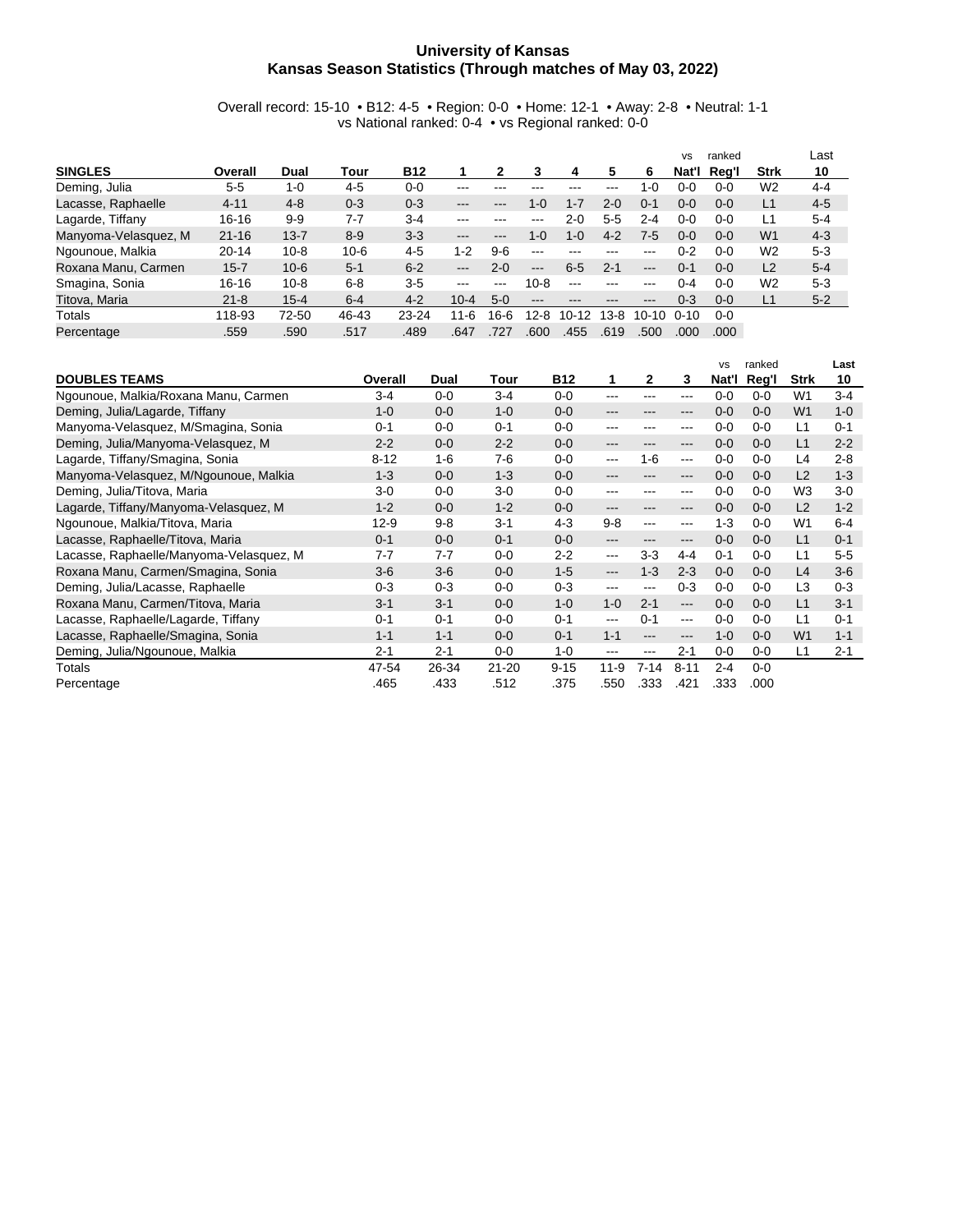#### **University of Kansas Kansas Season Statistics (Through matches of May 03, 2022)**

| Date            | <b>Opponent</b>            |   | <b>Score</b>      | Overall               | <b>B12</b> | Nat'l | Reg'l |
|-----------------|----------------------------|---|-------------------|-----------------------|------------|-------|-------|
| Sept 16, 2021   | Battle of the Bay          |   |                   | (San Francisco, CA)   |            |       |       |
| Sept 17, 20211  | Wahoowa Invitational       |   |                   | (Charlottesville, VA) |            |       |       |
| Sept 24, 2021   | Tulsa Invitational         |   | (Tulsa, OK)       |                       |            |       |       |
| Sept 24, 2022   | <b>UNC Invitational</b>    |   | (Chapel Hill, NC) |                       |            |       |       |
| Oct 8, 2021     | <b>SMU Invitational</b>    |   | (Dallas, TX)      |                       |            |       |       |
| Oct 21, 2022    | ITA Regional Championships |   | (Iowa City, IA)   |                       |            |       |       |
| Nov 5, 2021     | Big 12 Fall Invitational   |   | (Stillwater, OK)  |                       |            |       |       |
| Jan 14, 2022    | San Diego Inivitational    |   | (La Jolla, CA)    |                       |            |       |       |
| Jan 21, 2022    | at Tulsa                   |   | $2 - 5$           | $0 - 1$               | $0 - 0$    |       |       |
| 1/28/2022       | at #22 Baylor              | L | $1 - 4$           | $0 - 2$               | $0 - 0$    |       |       |
| 1/29/2022       | at #23 Miami               | L | $1 - 4$           | $0 - 3$               | $0 - 0$    |       |       |
| Feb 04, 2022    | <b>ARKW</b>                | W | $5-2$             | $1 - 3$               | $0 - 0$    |       |       |
| Feb 11, 2022    | at Nebraska                | W | $4-3$             | $2 - 3$               | $0 - 0$    |       |       |
| Feb 13, 2022    | <b>WYOMING</b>             | W | $4 - 0$           | $3-3$                 | $0 - 0$    |       |       |
| Feb 13, 2022    | <b>WYOMING</b>             | W | $5 - 1$           | $4 - 3$               | $0 - 0$    |       |       |
| Feb 20, 2022    | <b>OLD DOMINION</b>        | W | $4 - 2$           | $5-3$                 | $0 - 0$    |       |       |
| 2/27/2022       | at Arizona State           | L | $3 - 4$           | $5-4$                 | $0 - 0$    |       |       |
| Mar 04, 2022    | UNIVERSITY OF ILLINOIS     | W | $4 - 0$           | $6 - 4$               | $0 - 0$    |       |       |
| Mar 06, 2022    | <b>NORTHWESTERN</b>        | W | $4-3$             | $7-4$                 | $0 - 0$    |       |       |
| * Mar 11, 2022  | at #3 OU Women's Tennis    | L | $1-6$             | $7-5$                 | $0 - 1$    | #24   |       |
| * 3/13/2022     | at #7 Oklahoma State       | L | $1 - 4$           | $7-6$                 | $0 - 2$    | #24   |       |
| * Mar 18, 2022  | <b>TEXAS CHRISTIAN</b>     | W | $6 - 1$           | $8-6$                 | $1 - 2$    |       |       |
| * Mar 20, 2022  | <b>TEXAS TECH</b>          | W | $4 - 2$           | $9 - 6$               | $2 - 2$    |       |       |
| Mar 23, 2022    | <b>UMKC</b>                | W | $4 - 0$           | $10 - 6$              | $2 - 2$    |       |       |
| Mar 23, 2022    | <b>UMKC</b>                | W | $5 - 0$           | $11 - 6$              | $2 - 2$    |       |       |
| 3/27/2022       | at #39 SMU                 | W | $4 - 2$           | $12 - 6$              | $2 - 2$    | #25   |       |
| * April 1, 2022 | <b>WEST VIRGINIA</b>       | W | $4 - 2$           | $13-6$                | $3 - 2$    |       |       |
| * April 3, 2022 | <b>IOWA STATE</b>          | L | $2 - 5$           | $13 - 7$              | $3 - 3$    |       |       |
| * Apr 08, 2022  | at #4 Texas                |   | $0 - 7$           | $13 - 8$              | $3 - 4$    | #25   |       |
| * 4/10/2022     | at #21 Baylor              | L | $3 - 4$           | $13 - 9$              | $3-5$      | #25   |       |
| * Apr 16, 2022  | <b>K-STATE</b>             | W | $4 - 0$           | $14-9$                | $4-5$      |       |       |
| Apr 22, 2022    | vs #21 Baylor              | W | $4 - 1$           | $15-9$                | $4-5$      | #27   |       |
| Apr 23, 2022    | vs #2 Oklahoma             |   | $0 - 4$           | $15 - 10$             | $4 - 5$    | #27   |       |

| <b>DOUBLES</b>      | Overall   | Dual     | Tour      | <b>B12</b> |          |          |          | <b>VS</b><br>Nat'l | ranked<br>Reg'l |
|---------------------|-----------|----------|-----------|------------|----------|----------|----------|--------------------|-----------------|
| Ngounoue, Malkia    | $18 - 17$ | 11-9     | 7-8       | $5 - 3$    | $9 - 8$  | ---      | $2 - 1$  | $1 - 3$            | 0-0             |
| Roxana Manu, Carmen | $9 - 11$  | $6 - 7$  | $3 - 4$   | $2 - 5$    | 1-0      | $3 - 4$  | 2-3      | $0-0$              | $0-0$           |
| Deming, Julia       | 8-6       | 2-4      | $6 - 2$   | 1-3        | $---$    | $---$    | $2 - 4$  | $0-0$              | $0-0$           |
| Smagina, Sonia      | 12-20     | $5 - 13$ | 7-7       | 1-6        | $1 - 1$  | 2-9      | $2 - 3$  | 1-0                | $0-0$           |
| Manyoma-Velasquez,  | $11 - 15$ | 7-7      | 4-8       | $2 - 2$    | $---$    | 3-3      | 4-4      | $0 - 1$            | $0-0$           |
| Lagarde, Tiffany    | $10 - 15$ | $1 - 7$  | 9-8       | $0 - 1$    | $---$    | $1 - 7$  | ---      | $0-0$              | $0-0$           |
| Titova, Maria       | 18-11     | $12-9$   | $6 - 2$   | $5 - 3$    | $10 - 8$ | 2-1      | ---      | 1-3                | $0-0$           |
| Lacasse, Raphaelle  | $8 - 13$  | $8 - 12$ | $0 - 1$   | $2 - 7$    | $1 - 1$  | $3 - 4$  | 4-7      | 1-1                | 0-0             |
|                     | 47-54     | 26-34    | $21 - 20$ | $9 - 15$   | $11 - 9$ | $7 - 14$ | $8 - 11$ | $2 - 4$            | $0-0$           |
| Percentage          | .465      | .433     | .512      | .375       | .550     | .333     | .421     | .333               | .000            |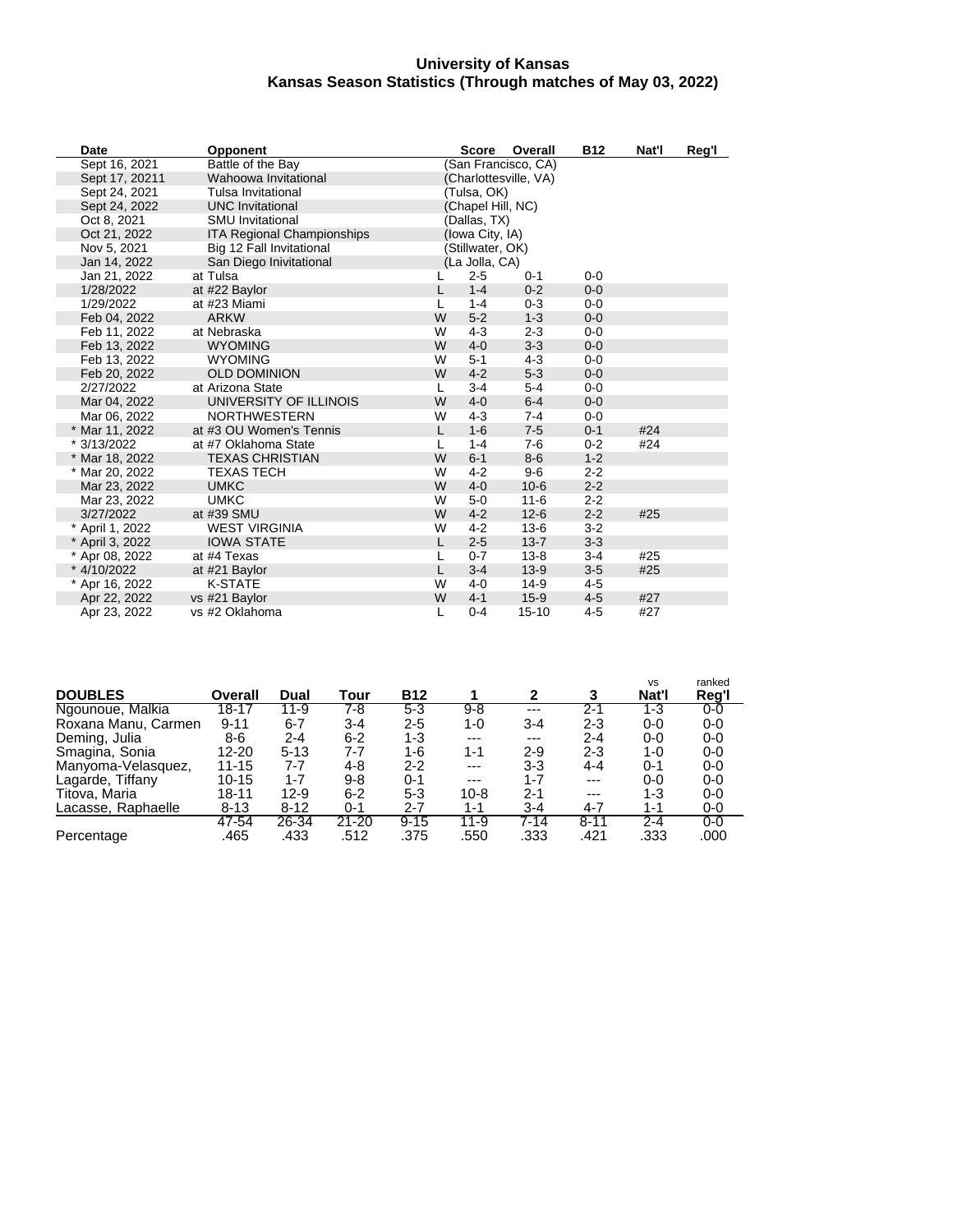|                |                         |              |              | <b>Singles</b> |              |              |              |                         | <b>Doubles</b> |          |             |                |  |
|----------------|-------------------------|--------------|--------------|----------------|--------------|--------------|--------------|-------------------------|----------------|----------|-------------|----------------|--|
| Date           | <b>Opponent</b>         |              | <b>Score</b> | 1              | $\mathbf{2}$ | 3            | 4            | $\overline{\mathbf{5}}$ | 6              | 1        | $\mathbf 2$ | $\mathbf{3}$   |  |
| Jan 21, 2022   | at Tulsa                |              | $2 - 5$      | L              | W            | W            |              |                         |                | W        | L           | L              |  |
| 1/28/2022      | at #22 Baylor           | L.           | $1 - 4$      | <b>u</b>       | W            | L            | $\mathsf{u}$ |                         | L              | L.       |             | W              |  |
| 1/29/2022      | at #23 Miami            | L            | $1 - 4$      | u              | W            | L            |              | u                       | L              | L        | W           | L              |  |
| Feb 04, 2022   | <b>ARKW</b>             | W            | $5 - 2$      | W              | W            | W            | L            |                         | W              | W        |             | W              |  |
| Feb 11, 2022   | at Nebraska             | W            | $4 - 3$      | W              | L            | W            | L            | W                       | W              | L        |             | <b>u</b>       |  |
| Feb 13, 2022   | <b>WYOMING</b>          | W            | $4 - 0$      | W              | <b>u</b>     | W            | <b>u</b>     | <b>u</b>                | W              | W        | <b>u</b>    | W              |  |
| Feb 13, 2022   | <b>WYOMING</b>          | W            | $5 - 1$      | L              | W            | W            | W            | W                       | W              | $\cdot$  |             | $\blacksquare$ |  |
| Feb 20, 2022   | <b>OLD DOMINION</b>     | W            | $4 - 2$      | L              | W            | $\mathbf{u}$ | W            | W                       | W              | L        |             | W              |  |
| 2/27/2022      | at Arizona State        | L            | $3 - 4$      | W              | W            | L            | L            |                         | W              | u        |             | L              |  |
| Mar 04, 2022   | UNIVERSITY OF ILLINOIS  | W            | $4 - 0$      | <b>u</b>       | W            | <b>u</b>     | W            | W                       | $\mathsf{u}$   | W        | W           | $\mathsf{u}$   |  |
| Mar 06, 2022   | <b>NORTHWESTERN</b>     | W            | $4 - 3$      | W              | W            | W            | L            | W                       | L              | W        |             | L              |  |
| * Mar 11, 2022 | at #3 OU Women's Tennis | L.           | $1-6$        | L              |              | L            |              | W                       | L              | L        | <b>u</b>    | L              |  |
| * 3/13/2022    | at #7 Oklahoma State    | L            | $1 - 4$      | u              |              | L            | L            | W                       | u              | W        | L           | L              |  |
| * Mar 18, 2022 | <b>TEXAS CHRISTIAN</b>  | W            | $6 - 1$      | W              | L            | W            | W            | W                       | W              | W        | W           | $\mathsf{u}$   |  |
| * Mar 20, 2022 | <b>TEXAS TECH</b>       | W            | $4 - 2$      | u              | W            | W            | W            | L                       | W              | L        |             | W              |  |
| Mar 23, 2022   | <b>UMKC</b>             | W            | $4-0$        | <b>u</b>       | W            | <b>u</b>     | W            | W                       | $\mathsf{u}$   | W        | W           | $\mathsf{u}$   |  |
| Mar 23, 2022   | <b>UMKC</b>             | W            | $5-0$        | W              | W            | W            | W            | W                       | u              |          |             |                |  |
| 3/27/2022      | at #39 SMU              | W            | $4 - 2$      | $\mathbf{u}$   | W            | W            | W            | W                       | L              | L.       |             | W              |  |
| * April 1      | <b>WEST VIRGINIA</b>    | W            | $4 - 2$      | W              | W            | u            | W            | W                       | L              | W        |             | L              |  |
| * April 3      | <b>IOWA STATE</b>       | L.           | $2 - 5$      | W              |              |              |              |                         | W              | L        | W           | L              |  |
| * Apr 08, 2022 | at #4 Texas             | L            | $0 - 7$      | L              | L            | L            | L            |                         | L              | u        |             | L              |  |
| * 4/10/2022    | at #21 Baylor           | $\mathsf{L}$ | $3 - 4$      | W              | W            | L.           | W            |                         | L              | W        |             | L              |  |
| * Apr 16, 2022 | <b>K-STATE</b>          | W            | $4 - 0$      | u              | W            | W            | u            |                         | W              | Г        | W           | W              |  |
| Apr 22, 2022   | vs #21 Baylor           | W            | $4 - 1$      | W              | <b>u</b>     | W            | L            | W                       | <b>u</b>       | <b>u</b> | W           | W              |  |
| Apr 23, 2022   | vs #2 Oklahoma          | L            | $0 - 4$      | L              | u            | u            | L            | u                       | L              | W        |             | L              |  |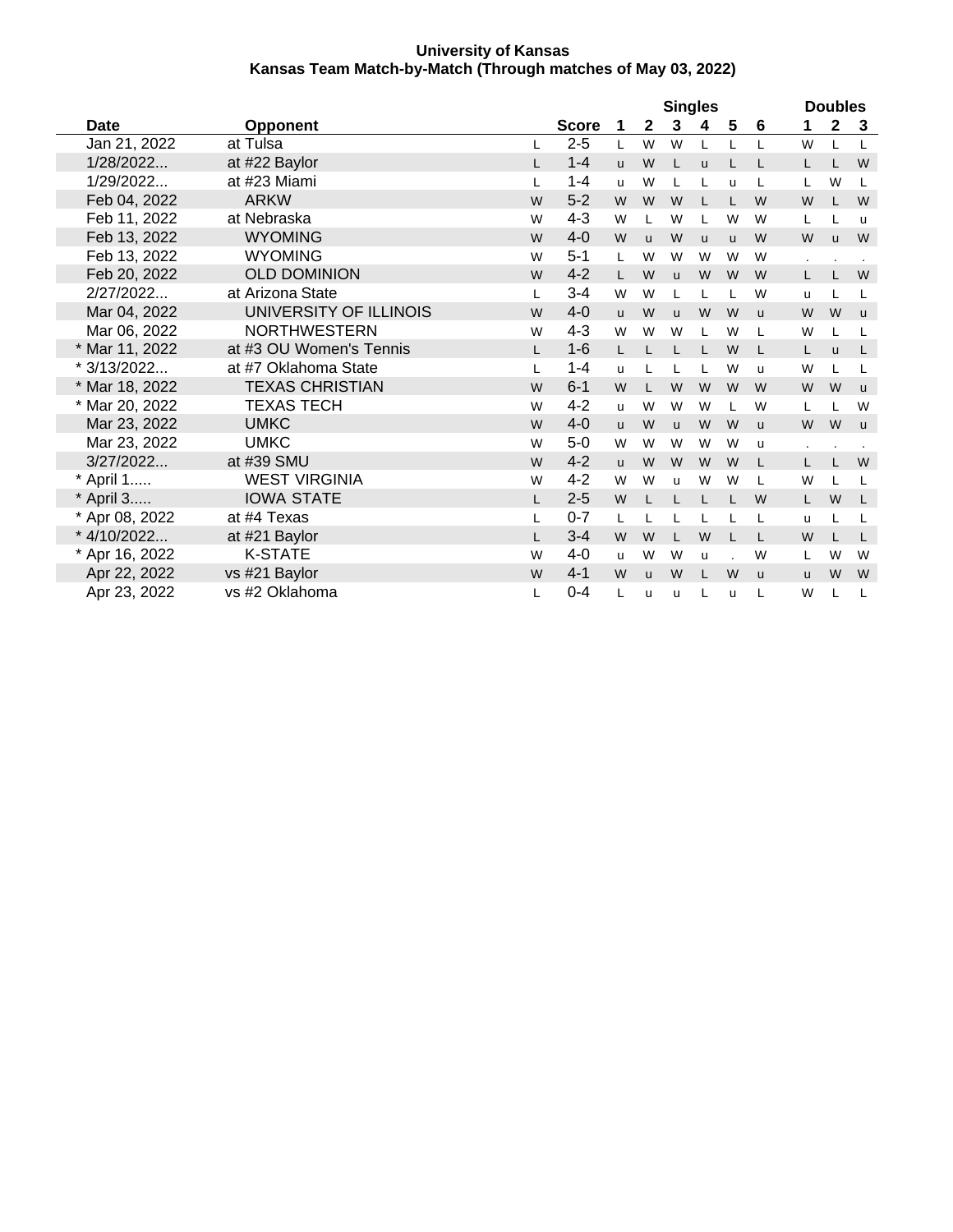#### **Deming, Julia**

| <b>SINGLES</b> | <b>Team/School</b> |    | Pos Opponent (Rank Nat/Reg) |                          | <b>Singles score</b>        |
|----------------|--------------------|----|-----------------------------|--------------------------|-----------------------------|
| Sept 17        | vs PENN ST         |    | Alamo                       |                          | Won 6-1, 6-1                |
| Sept 17        | vs PENN ST         |    | Ryan                        |                          | Lost $3-6, 4-6$             |
| Sept 24        | vs ORU             |    | Sorokina                    |                          | Won 7-5, 6-3                |
| Sept 24        | vs TULSA           |    | <b>Bandera</b>              |                          | Won 6-3, 6-4                |
| Sept 24        | vs OSU             |    | Zerulo                      |                          | Lost 0-6, 2-6               |
| Oct 8, 2021    | vs BU              |    | Zamburek                    |                          | Lost $0-6, 4-6$             |
| Oct 8, 2021    | vs TTU             |    | Markinov                    |                          | Lost $2-6, 4-6$             |
| Oct 8, 2021    | vs TTU             |    | Komac                       |                          | Lost $6-1$ , $3-6$ , $5-10$ |
| Oct 21, 2022   | vs UCA             |    | Lee                         |                          | Won 6-4, 1-6, 7-6           |
| Feb 13, 2022   | Wyoming            |    | 6 Kaftanova, Mihaela        |                          | Won 6-3, 6-4                |
| Mar 23, 2022   | <b>UMKC</b>        | 6  | Sharma, Riddhi              | $\blacksquare$           | 6-4. unf.                   |
| Mar 23, 2022   | <b>UMKC</b>        | 6. | Kresovic. Eva               | $\overline{\phantom{a}}$ | $6-3, 4-0, \text{unf.}$     |

|         | <b>DOUBLES</b> | Team/School                   |   | Pos Opponent (Rank Nat/Req)          |        | Doubles score/partner         |
|---------|----------------|-------------------------------|---|--------------------------------------|--------|-------------------------------|
|         | Sept 17        | vs PENN ST                    |   | Lasorda/Nielson                      |        | Won 6-0/Lagarde, Tiffany      |
|         | Sept 17        | vs PENN ST                    |   | Nielson/Chekhylstova                 |        | Won 6-2/Manyoma-Velasquez, M  |
|         | Sept 17        | vs ODU                        |   | Yakubovich/Johnson                   |        | Lost 4-6/Manyoma-Velasquez, M |
|         | Oct 8          | <b>vs AUBURN</b>              |   | Chen/Astakhava                       |        | Won 6-3/Titova, Maria         |
|         | Oct 8          | vs UCA                        |   | Nonyama/Xin                          |        | Won 6-3/Titova, Maria         |
|         | Oct 8          | vs SMU                        |   | Bartolome/Keberle                    |        | Won 6-4/Titova, Maria         |
|         | Oct 21         | vs UND                        |   | Jansson/Sela                         |        | Won 6-0/Manyoma-Velasquez, M  |
|         | Oct 21         | vs ISU                        |   | Kadleckova/Cabezas                   |        | Lost 0-8/Manyoma-Velasquez, M |
|         | Mar 11         | at #3 OU Women's Tenni        | 3 | Emma Staker/Anchisa Chanta           | Lost   | 4-6/Lacasse, Raphaelle        |
| $\star$ |                | 3/13/202 at #7 Oklahoma State | 3 | Alana Wolfberg/Oona Orpana           | Lost   | 3-6/Lacasse, Raphaelle        |
|         | Mar 23         | <b>UMKC</b>                   | 3 | Sharma, Riddhi/Munoz-Baroja, Laura   |        | 4-5, unf./Lagarde, Tiffany    |
|         | Mar 23         | <b>UMKC</b>                   | 3 | Sharma, Riddhi/Munoz-Baroja, Laura   | $\sim$ | /Lagarde, Tiffany             |
|         |                | 4/10/202 at #21 Baylor        |   | Alina Shcherbinina/Isabella Harvison | Lost   | 3-6/Lacasse, Raphaelle        |
|         | Apr 16         | K-State                       | 3 | Anna Turco/Florentine Dekkers        |        | Won 7-6/Ngounoue, Malkia      |
|         | Apr 22         | vs #21 Baylor                 |   | Isabella Harvison/Alina Shcherbinina | Won    | 6-2/Ngounoue, Malkia          |
|         | Apr 23         | vs #2 Oklahoma                |   | Anchisa Chanta/Dana Guzman           | Lost   | 4-6/Ngounoue, Malkia          |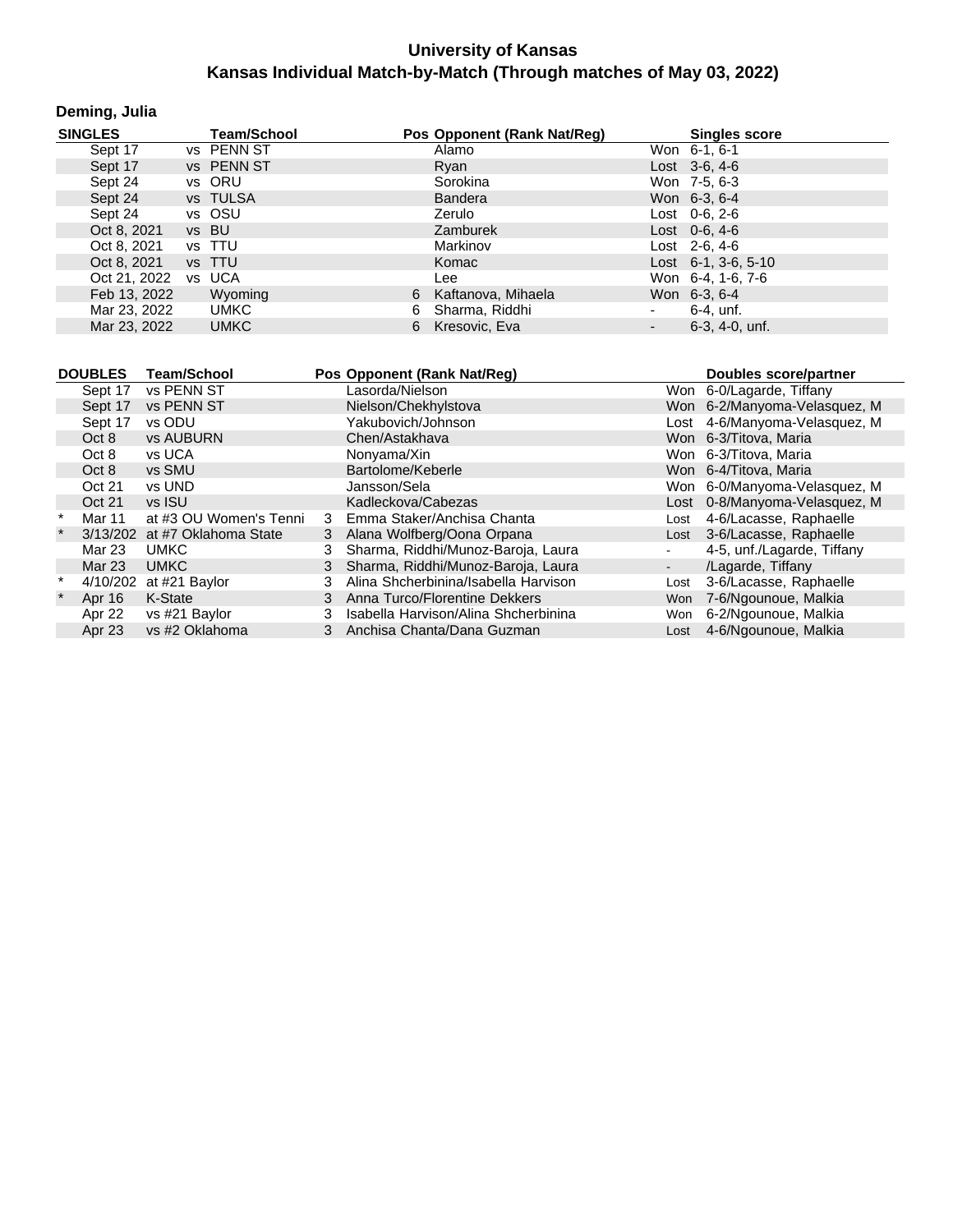#### **Lacasse, Raphaelle**

|         | <b>SINGLES</b>           | <b>Team/School</b>      |                | Pos Opponent (Rank Nat/Reg) |                | <b>Singles score</b>        |
|---------|--------------------------|-------------------------|----------------|-----------------------------|----------------|-----------------------------|
|         | Jan 14, 2022 vs OM       |                         |                | Krzyzak                     |                | Lost $5-7, 6-4, 7-10$       |
|         | Jan 14, 2022 vs STANFORD |                         |                | Houghton                    |                | Lost 0-6, 4-6               |
|         | Jan 14, 2022             | vs TT                   |                | Komac                       |                | Lost $6-4$ , $4-6$ , $8-10$ |
|         | Jan 21, 2022 at Tulsa    |                         |                | 4 Rozenkova, Valeryia       |                | Lost $3-6, 1-6$             |
|         | 1/28/2022                | at #22 Baylor           |                | Alicia Herrero (77/-)       | $\blacksquare$ | 2-6, 3-4, unf.              |
|         | 1/29/2022                | at #23 Miami            |                | 4 Audrey Boch-Collins       |                | $Last \, 3-6, 2-6$          |
|         | Feb 04, 2022             | ARKW                    | 4              | Lenka Stara                 |                | Lost $6-0$ , $3-6$ , $5-7$  |
|         | Feb 11, 2022 at Nebraska |                         | 4              | Makoric, Maja               |                | Lost 6-4, 3-6, 6-7          |
|         | Feb 13, 2022             | Wyoming                 |                | Malinak, Lucia              | $\blacksquare$ | 6-4, unf.                   |
|         | Feb 13, 2022             | Wyoming                 |                | 3 Fernandez, Ana            |                | Won 6-3, 6-4                |
|         | Feb 20, 2022             | Old Dominion            | 4              | Marina Alcaide              |                | Won 7-6, 7-5                |
|         | 2/27/2022                | at Arizona State        | $\overline{4}$ | Jankowski,Cali              |                | Lost 4-6, 6-7               |
|         | Mar 11, 2022             | at #3 OU Women's Tennis | 4              | Anchisa Chanta              |                | Lost 2-6, 5-7               |
| $\star$ | 3/13/2022                | at #7 Oklahoma State    |                | 4 Oona Orpana               |                | $Last 2-6, 3-6$             |
|         | Mar 23, 2022             | <b>UMKC</b>             | 5              | Tinaztepe, Tuana            |                | Won 6-0, 6-0                |
|         | Mar 23, 2022             | <b>UMKC</b>             |                | 5 Tinaztepe, Tuana          |                | Won 6-0, 6-1                |
| $\star$ | April 1                  | West Virginia           | 6              | Lipatova, Tatiana           |                | Lost 3-6, 5-7               |

|         | <b>DOUBLES</b> | Team/School            |                      | Pos Opponent (Rank Nat/Reg)               |                | <b>Doubles score/partner</b> |
|---------|----------------|------------------------|----------------------|-------------------------------------------|----------------|------------------------------|
|         | Jan 14         | vs TT                  |                      | Skriabina/Tiglea                          | Lost           | 6-7/Titova, Maria            |
|         | <b>Jan 21</b>  | at Tulsa               | 3                    | Hutchings, Lily/Naranjo, Ana              | Lost           | 3-6/Manyoma-Velasquez, M     |
|         | 1/28/202       | at #22 Baylor          | 3                    | Isabella Harvison/Paula Baranano          | Won            | 7-5/Manyoma-Velasquez, M     |
|         |                | 1/29/202 at #23 Miami  | 3                    | Audrey Boch-Collins/Isabella Pfennig      | Lost           | 4-6/Manyoma-Velasquez, M     |
|         | Feb 04         | <b>ARKW</b>            | 3                    | Indianna Spink/Kelly Keller               | Won            | 6-2/Manyoma-Velasquez, M     |
|         | Feb 11         | at Nebraska            | 3                    | Kuckelman, Chloe/Gallego, Isabel          | $\blacksquare$ | 5-6, unf./Manyoma-Velasquez, |
|         | Feb 13         | Wyoming                | 3                    | Kaftanova, Mihaela/Abriola, Serina        | Won            | 6-2/Manyoma-Velasquez, M     |
|         | Feb 20         | Old Dominion           | 3                    | Marina Alcaide/Shahar Biran               | <b>Won</b>     | 6-4/Manyoma-Velasquez, M     |
|         | 2/27/202       | at Arizona State       | 3                    | Jankowski, Cali/Hill, Natasha             | Lost           | 3-6/Manyoma-Velasquez, M     |
|         | Mar 04         | University of Illinois | 3                    | Emily Casati/Kasia Treiber                |                | unf./Manyoma-Velasquez, M    |
|         | Mar 06         | Northwestern           | 3                    | Leong, Justine/Hand, Christina            | Lost           | 4-6/Manyoma-Velasquez, M     |
| $\star$ | <b>Mar 11</b>  | at #3 OU Women's Tenni | 3                    | Emma Staker/Anchisa Chanta                | Lost           | 4-6/Deming, Julia            |
| $\star$ | 3/13/202       | at #7 Oklahoma State   | 3                    | Alana Wolfberg/Oona Orpana                | Lost           | 3-6/Deming, Julia            |
|         | Mar 18         | <b>Texas Christian</b> | 2                    | Pascual, Isabel/Aristegui, Mercedes       | Won            | 6-2/Manyoma-Velasquez, M     |
| $\star$ | Mar 20         | <b>Texas Tech</b>      |                      | Tiglea, Cristina/Skriabina, Margarita     | Lost           | 4-6/Manyoma-Velasquez, M     |
|         | <b>Mar 23</b>  | <b>UMKC</b>            | $\overline{2}$       | Ball, Grace/Kresovic, Eva                 | Won            | 6-4/Manyoma-Velasquez, M     |
|         | Mar 23         | <b>UMKC</b>            |                      | Ball, Grace/Kresovic, Eva                 |                | /Manyoma-Velasquez, M        |
|         | 3/27/202       | at #39 SMU             | $\mathbf{2}^{\circ}$ | Lana Mavor/Lexi Keberle                   | Lost           | 5-7/Manyoma-Velasquez, M     |
| $\star$ | April 1        | West Virginia          | 2                    | Nagato, Momoko/Kovick, Kendall            | Lost           | 4-6/Lagarde, Tiffany         |
|         | April 3        | <b>Iowa State</b>      | 2                    | Kadleckova, Miska/Cabezas, Sofia          | Won            | 6-3/Manyoma-Velasquez, M     |
| $\star$ | Apr 08         | at #4 Texas            |                      | Charlotte Chavatipon/Kylie Collins (32/-) | Lost           | 2-6/Manyoma-Velasquez, M     |
|         | 4/10/202       | at #21 Baylor          | 3                    | Alina Shcherbinina/Isabella Harvison      | Lost           | 3-6/Deming, Julia            |
| $\star$ | Apr 16         | K-State                |                      | Maria Linares/Karine-Marion Job           | Lost           | 2-6/Smagina, Sonia           |
|         | Apr 22         | vs #21 Baylor          |                      | Mel Krywoj/Alicia Herrero (4/-)           |                | 4-5, unf./Smagina, Sonia     |
|         | Apr 23         | vs #2 Oklahoma         |                      | Ivana Corley/Carmen Corley (6/-)          | Won            | 7-5/Smagina, Sonia           |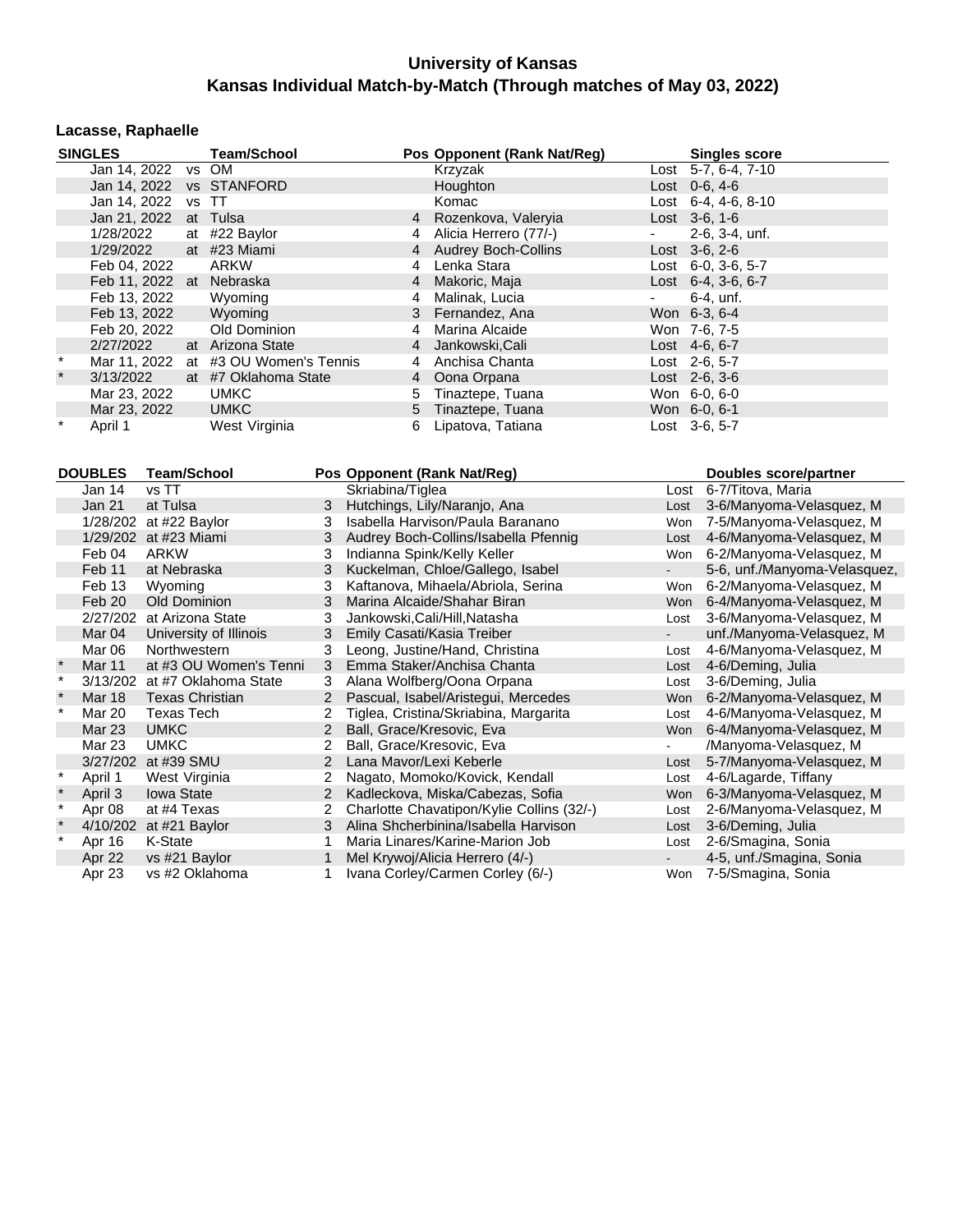## **Lagarde, Tiffany**

|         | <b>SINGLES</b>              | <b>Team/School</b>     |                | Pos Opponent (Rank Nat/Reg) |                          | <b>Singles score</b>           |
|---------|-----------------------------|------------------------|----------------|-----------------------------|--------------------------|--------------------------------|
|         | Sept 24                     | vs UNC                 |                | Yarlagadda, Anika           |                          | Lost 2-5, retired              |
|         | Sept 24                     | vs W&M                 |                | Alhach, Raffaela            |                          | Won 6-4, 7-6                   |
|         | Oct 8, 2021                 | vs TTU                 |                | Komac                       |                          | Won 7-6, 3-6, 10-6             |
|         | Oct 8, 2021                 | vs SMU                 |                | Doyle                       |                          | Won 6-2, 6-7, 10-4             |
|         | Oct 8, 2021                 | vs SMU                 |                | <b>Bartolome</b>            |                          | Lost 1-6, 0-6                  |
|         | Oct 21, 2022                | vs MINN                |                | Said                        |                          | Won 4-6, 6-3, 6-1              |
|         | Oct 21, 2022                | vs ISU                 |                | Naklo                       |                          | Lost 1-6, 2-6                  |
|         | Nov 5, 2021                 | vs WVU                 |                | Kovick                      |                          | Won 6-3, 6-0                   |
|         | Nov 5, 2021                 | vs TCU                 |                | Kennedy                     |                          | Lost 0-6, 3-6                  |
|         | Nov 5, 2021                 | vs OSU                 |                | Rojas                       |                          | Lost 4-6, 6-7                  |
|         | Nov 5, 2021                 | vs OSU                 |                | Miyamoto                    |                          | Lost 2-6, 6-3, 4-10            |
|         | Jan 14, 2022                | vs OM                  |                | Gabrielson                  |                          | Won 6-4, 6-4                   |
|         | Jan 14, 2022                | vs FSU                 |                | Lancelot                    |                          | Won 2-6, 6-1, 10-7             |
|         | Jan 14, 2022                | vs FSU                 |                | Motosono                    |                          | Lost 4-6, 6-2, 8-10            |
|         | Jan 21, 2022                | at Tulsa               | 5              | Hutchings, Lily             |                          | Lost 4-6, 1-6                  |
|         | 1/28/2022                   | at #22 Baylor          | 5              | Anita Sahdiieva             |                          | Lost 1-6, 1-6                  |
|         | 1/29/2022                   | at #23 Miami           | 5              | Diana Khodan                | $\overline{\phantom{a}}$ | 6-3, 0-5, unf.                 |
|         | Feb 04, 2022                | <b>ARKW</b>            | 5              | Morgan Cross                |                          | Lost 6-4, 6-7, 5-7             |
|         | Feb 11, 2022 at Nebraska    |                        | 5              | Alicea, Samantha            |                          | Won 6-4, 6-2                   |
|         | Feb 13, 2022                | Wyoming                | 5              | Krause, Ida                 | $\sim$                   | $6-1$ , unf.                   |
|         | Feb 13, 2022                | Wyoming                | 5              | Krause, Ida                 |                          | Won 7-5, 6-1                   |
|         | Feb 20, 2022                | Old Dominion           | 6              | Alesya Yakubovich           |                          | Won 6-1, 6-3                   |
|         | Mar 04, 2022                | University of Illinois | 6              | Kida Ferrari                |                          | 6-4, 5-7, unf.                 |
|         | Mar 06, 2022                | Northwestern           | 6              | Hand, Christina             |                          | Lost 5-7, 2-6                  |
| $\star$ | Mar 18, 2022                | <b>Texas Christian</b> | 5              | Kennedy, Stevie             |                          | Won 4-6, 7-5, 10-5             |
| $\star$ | Mar 20, 2022                | <b>Texas Tech</b>      | 5              | Evans, Kailey               |                          | Lost 4-6, 6-7                  |
|         | Mar 23, 2022                | <b>UMKC</b>            | 4              | Timofetyeva, A              |                          | Won 6-1, 6-0                   |
|         | Mar 23, 2022                | <b>UMKC</b>            | $\overline{4}$ | Sharma, Riddhi              |                          | Won 6-0, 6-3                   |
|         | 3/27/2022                   | at #39 SMU             | 5              | Lana Mavor                  |                          | Won 6-4, 6-2                   |
|         | April 1                     | West Virginia          | 5              | Bossi, Camilla              |                          | Won 6-4, 6-1                   |
| $\star$ | April 3                     | Iowa State             | 5              | Kezuka, Chie                |                          | Lost 0-6, 6-7                  |
| $\star$ | Apr 08, 2022 at #4 Texas    |                        | 6              | Allura Zamarripa            |                          | Lost 0-6, 4-6                  |
| $\star$ | 4/10/2022                   | at #21 Baylor          | 6              | Paula Baranano              |                          | Lost 6-7 (3-0), 7-6 (0-3), 3-6 |
| $\star$ | Apr 16, 2022                | K-State                | 6              | Anna Turco                  |                          | Won 3-6, 6-1, 6-2              |
|         | Apr 22, 2022 vs #21 Baylor  |                        | 6              | Paula Baranano              |                          | 5-7, 2-5, unf.                 |
|         | Apr 23, 2022 vs #2 Oklahoma |                        | 6              | Emma Staker                 |                          | Lost 3-6, 2-6                  |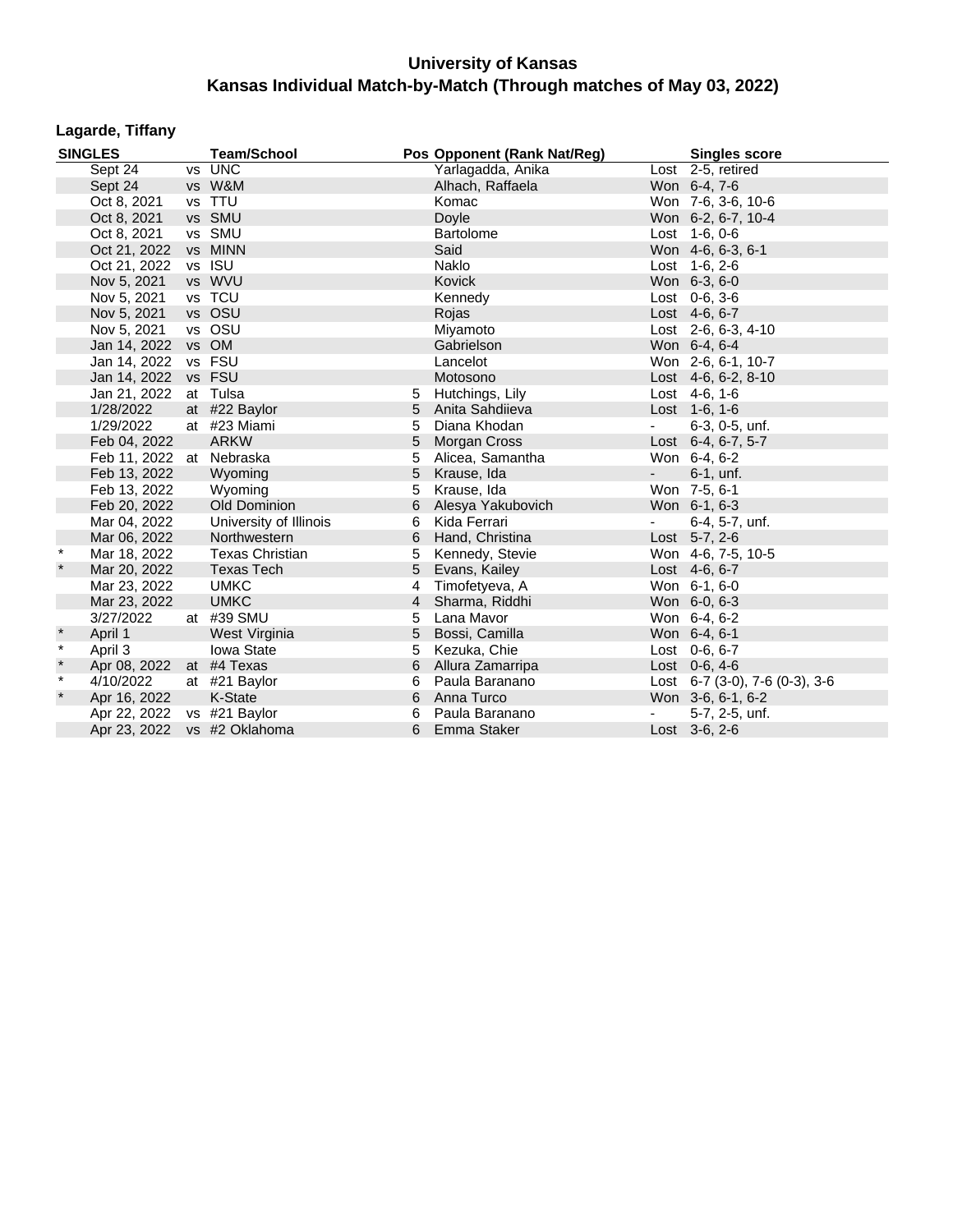| Lagarde, Tiffany                            |                        |                |                                     |                |                               |  |  |  |  |  |
|---------------------------------------------|------------------------|----------------|-------------------------------------|----------------|-------------------------------|--|--|--|--|--|
| <b>DOUBLES</b>                              | <b>Team/School</b>     |                | Pos Opponent (Rank Nat/Reg)         |                | <b>Doubles score/partner</b>  |  |  |  |  |  |
| Sept 17                                     | vs PENN ST             |                | Lasorda/Nielson                     |                | Won 6-0/Deming, Julia         |  |  |  |  |  |
| Sept 17                                     | vs NC STATE            |                | Abrams/Nayar                        |                | Lost 3-6/Smagina, Sonia       |  |  |  |  |  |
| Sept 17                                     | vs ODU                 |                | Alcaide/Viktorovich                 |                | Won 6-3/Smagina, Sonia        |  |  |  |  |  |
| Sept 24                                     | vs FLA                 |                | Zein/Berlin                         |                | Won 7-6/Smagina, Sonia        |  |  |  |  |  |
| Sept 24                                     | vs W&M                 |                | Saric/Alhach                        |                | Won 6-3/Smagina, Sonia        |  |  |  |  |  |
| Sept 24                                     | vs UNC                 |                | Sanford/Tran                        |                | Won 7-5/Smagina, Sonia        |  |  |  |  |  |
| Sept 24                                     | vs ODU                 |                | Starodubteseva/Sasnouskava          |                | Lost 6-7/Smagina, Sonia       |  |  |  |  |  |
| Oct 8                                       | vs NSU                 |                | Dohnalova/Minetti                   |                | Won 6-4/Manyoma-Velasquez, M  |  |  |  |  |  |
| Oct 8                                       | vs TTU                 |                | Komac/Main                          |                | Lost 2-6/Manyoma-Velasquez, M |  |  |  |  |  |
| Oct 8                                       | vs SMU                 |                | Doyle/Nylander                      |                | Lost 2-6/Manyoma-Velasquez, M |  |  |  |  |  |
| Oct 21                                      | vs ASU                 |                | Zukic/Rice                          |                | Won 7-6/Smagina, Sonia        |  |  |  |  |  |
| Oct 21                                      | vs UMN                 |                | Duong/Said                          |                | Lost 6-8/Smagina, Sonia       |  |  |  |  |  |
| Nov <sub>5</sub>                            | vs OU                  |                | Staker/Podlinska                    |                | Won 8-2/Smagina, Sonia        |  |  |  |  |  |
| Nov <sub>5</sub>                            | vs BU                  |                | Sahdiieva/Scherbinia                |                | Lost 6-8/Smagina, Sonia       |  |  |  |  |  |
| Nov <sub>5</sub>                            | vs OSU                 |                | Orpana/Delkovskaya                  |                | Lost 5-8/Smagina, Sonia       |  |  |  |  |  |
| Nov <sub>5</sub>                            | vs KSU                 |                | Dekkers/Gheorghita                  |                | Lost 4-8/Smagina, Sonia       |  |  |  |  |  |
| Jan 14                                      | vs TT                  |                | Peet/Komac                          |                | Won 6-1/Smagina, Sonia        |  |  |  |  |  |
| <b>Jan 21</b>                               | at Tulsa               |                | Monfort, Laia Conde/Poppe, Shura    | Lost           | 3-6/Smagina, Sonia            |  |  |  |  |  |
|                                             | 1/28/202 at #22 Baylor | 2              | Alina Shcherbinina/Anita Sahdijeva  | Lost           | 1-6/Smagina, Sonia            |  |  |  |  |  |
|                                             | 1/29/202 at #23 Miami  | $\overline{2}$ | Diana Khodan/Maya Tahan             | Won            | 6-1/Smagina, Sonia            |  |  |  |  |  |
| Feb 04                                      | <b>ARKW</b>            | 2              | Lenka Stara/Laura Rijkers           | Lost           | 2-6/Smagina, Sonia            |  |  |  |  |  |
| Feb 11                                      | at Nebraska            | 2              | Kuckelman, Ellie/Alicea, Samantha   | Lost           | 4-6/Smagina, Sonia            |  |  |  |  |  |
| Feb 13                                      | Wyoming                | $\overline{2}$ | Fernandez, Ana/Zehender, Sophie     | $\blacksquare$ | 3-3, unf./Smagina, Sonia      |  |  |  |  |  |
| Feb 20                                      | Old Dominion           | $\overline{2}$ | Alexandra Viktorovich/Sofia Johnson | Lost           | 6-7/Smagina, Sonia            |  |  |  |  |  |
| 2/27/202 at Arizona State<br>$\overline{2}$ |                        |                | Sedona Gallagher/Morlet, Giulia     | Lost           | 1-6/Smagina, Sonia            |  |  |  |  |  |
| <b>Mar 23</b>                               | <b>UMKC</b>            | 3              | Sharma, Riddhi/Munoz-Baroja, Laura  | $\blacksquare$ | 4-5, unf./Deming, Julia       |  |  |  |  |  |
| <b>Mar 23</b>                               | <b>UMKC</b>            | 3              | Sharma, Riddhi/Munoz-Baroja, Laura  |                | /Deming, Julia                |  |  |  |  |  |
| April 1                                     | West Virginia          | 2              | Nagato, Momoko/Kovick, Kendall      | Lost           | 4-6/Lacasse, Raphaelle        |  |  |  |  |  |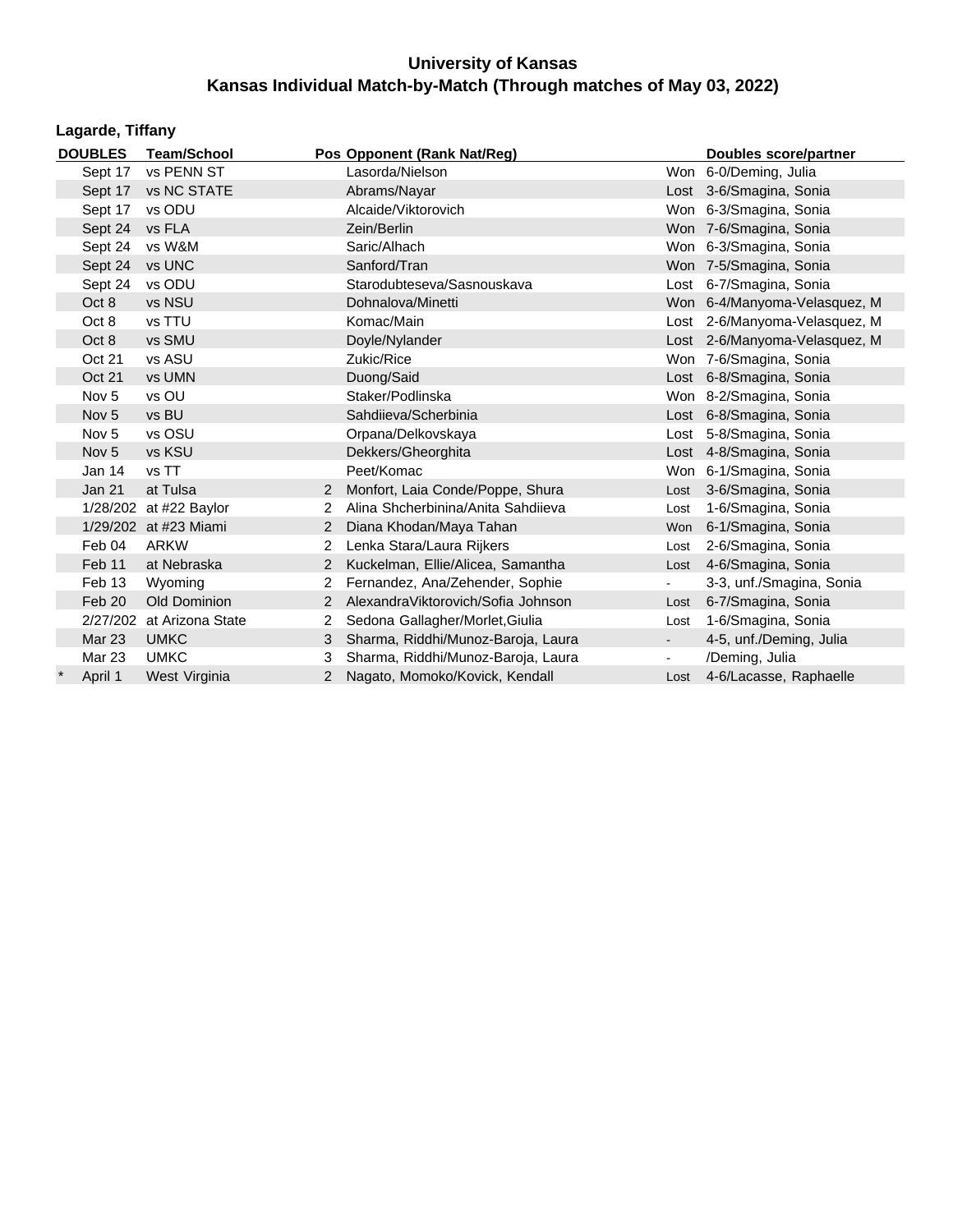## **Manyoma-Velasquez, M**

|         | <b>SINGLES</b>              | <b>Team/School</b>                   |                 | Pos Opponent (Rank Nat/Reg) |                          | <b>Singles score</b> |
|---------|-----------------------------|--------------------------------------|-----------------|-----------------------------|--------------------------|----------------------|
|         | Sept 17                     | vs UVA                               |                 | Shikh                       |                          | $Last 4-6, 5-7$      |
|         | Sept 17                     | vs PENN ST                           |                 | O'Gorman                    |                          | Lost 4-6, 1-6        |
|         | Sept 17                     | vs ODU                               |                 | Yakubovich                  |                          | Lost 4-6, 1-6        |
|         | Sept 24                     | vs FLA                               |                 | Briggs, Carly               |                          | Lost $0-6, 3-6$      |
|         | Sept 24                     | vs NW                                |                 | Christina, Hand             |                          | Lost $6-7, 3-6$      |
|         | Sept 24                     | vs FLA                               |                 | Berlin, Sydney              |                          | Lost 3-6, 3-6        |
|         | Oct 8, 2021                 | vs SMU                               |                 | Keberle                     |                          | Lost $3-6, 1-6$      |
|         | Oct 8, 2021                 | vs TTU                               |                 | Evans                       |                          | Lost 2-6, 3-6        |
|         | Oct 8, 2021                 | vs SMU                               |                 | Nylander                    |                          | Won 6-4, 6-3         |
|         | Oct 21, 2022 vs ST. THOM    |                                      |                 | Paradise                    |                          | Won 6-3, 6-4         |
|         | Oct 21, 2022                | vs OSU                               |                 | Woldberg                    |                          | Won 6-7, 7-5, 6-3    |
|         | Nov 5, 2021                 | vs BU                                |                 | Thompson                    |                          | Won 4-6, 6-0, 10-4   |
|         | Nov 5, 2021                 | vs WVU                               |                 | Kucharova                   |                          | Won 7-5, 6-4         |
|         | Nov 5, 2021                 | vs TTU                               |                 | Tiglea                      |                          | Lost 3-6, 6-3, 9-11  |
|         | Jan 14, 2022                | vs FSU                               |                 | Motosono                    |                          | Won 3-6, 6-3, 10-7   |
|         | Jan 14, 2022 vs TT          |                                      |                 | Marinkov                    |                          | Won 6-1, 6-3         |
|         | Jan 14, 2022 vs TT          |                                      |                 | Stepp                       |                          | Won 6-2, 6-4         |
|         | Jan 21, 2022 at Tulsa       |                                      | 6               | Oliveira, Leonor            |                          | Lost 1-6, 4-6        |
|         | 1/28/2022                   | at #22 Baylor                        | 6               | Paula Baranano              |                          | Lost 2-6, 2-6        |
|         | 1/29/2022                   | at #23 Miami                         | 6               | Maya Tahan                  |                          | Lost 2-6, 2-6        |
|         | Feb 04, 2022                | <b>ARKW</b>                          | 6               | Laura Rijkers               |                          | Won 6-4, 3-6, 7-6    |
|         | Feb 11, 2022 at Nebraska    |                                      | 6               | Roa, Jillian                |                          | Won 3-6, 6-4, 6-2    |
|         | Feb 13, 2022                | Wyoming                              | 6               | Kaftanova, Mihaela          |                          | Won 6-0, 6-2         |
|         | Feb 13, 2022                | Wyoming                              | $\overline{4}$  | Malinak, Lucia              |                          | Won 6-0, 6-7, 6-4    |
|         | Feb 20, 2022                | Old Dominion                         | 5               | Sofia Johnson               |                          | Won 6-3, 6-4         |
|         | 2/27/2022                   | at Arizona State                     | 6               | Hill, Natasha               |                          | Won 7-6, 6-0         |
|         | Mar 04, 2022                | University of Illinois               | 5               | Kasia Treiber               |                          | Won 6-0, 3-6, 6-3    |
|         | Mar 06, 2022                | Northwestern                         | 5 <sup>5</sup>  | Crowley, Briana             |                          | Won 2-6, 6-4, 6-1    |
| $\star$ |                             | Mar 11, 2022 at #3 OU Women's Tennis | 6               | Emma Staker                 |                          | Lost 4-6, 5-7        |
| $\star$ | 3/13/2022                   | at #7 Oklahoma State                 | 6               | Sofia Rojas                 | $\blacksquare$           | 7-5, 6-6 (0-4), unf. |
| $\star$ | Mar 18, 2022                | <b>Texas Christian</b>               | 6               | Guevara, Addy               |                          | Won 6-1, 6-2         |
| $\star$ | Mar 20, 2022                | <b>Texas Tech</b>                    | 6               | Tiglea, Cristina            |                          | Won 3-6, 6-2, 6-2    |
|         | Mar 23, 2022                | <b>UMKC</b>                          | 3               | Munoz-Baroja, Laura         | $\sim$                   | 6-4, unf.            |
|         | Mar 23, 2022                | <b>UMKC</b>                          | 3               | Timofetyeva, A              |                          | Won 6-4, 6-2         |
|         | 3/27/2022                   | at #39 SMU                           | 6               | Nicole Petchey              |                          | Lost 2-6, 2-6        |
| $\star$ | April 3                     | <b>Iowa State</b>                    | 6               | Cabezas, Sofia              |                          | Won 3-6, 6-3, 6-3    |
| $\star$ | Apr 08, 2022                | at #4 Texas                          | 5               | Vivian Ovrootsky            |                          | Lost 0-6, 3-6        |
| $\star$ | 4/10/2022                   | at #21 Baylor                        | $5\phantom{.0}$ | Anita Sahdiieva             |                          | Lost 1-6, 0-6        |
| $\star$ | Apr 16, 2022                | K-State                              | 5               | Rosanna Maffei              | $\overline{\phantom{a}}$ | $6-7, 7-5$           |
|         | Apr 22, 2022 vs #21 Baylor  |                                      | $5\phantom{.0}$ | Anita Sahdiieva             |                          | Won 6-4, 6-2         |
|         | Apr 23, 2022 vs #2 Oklahoma |                                      |                 | 5 Alexandra Pisareva        | $\omega_{\rm{max}}$      | 3-6, 6-4, unf.       |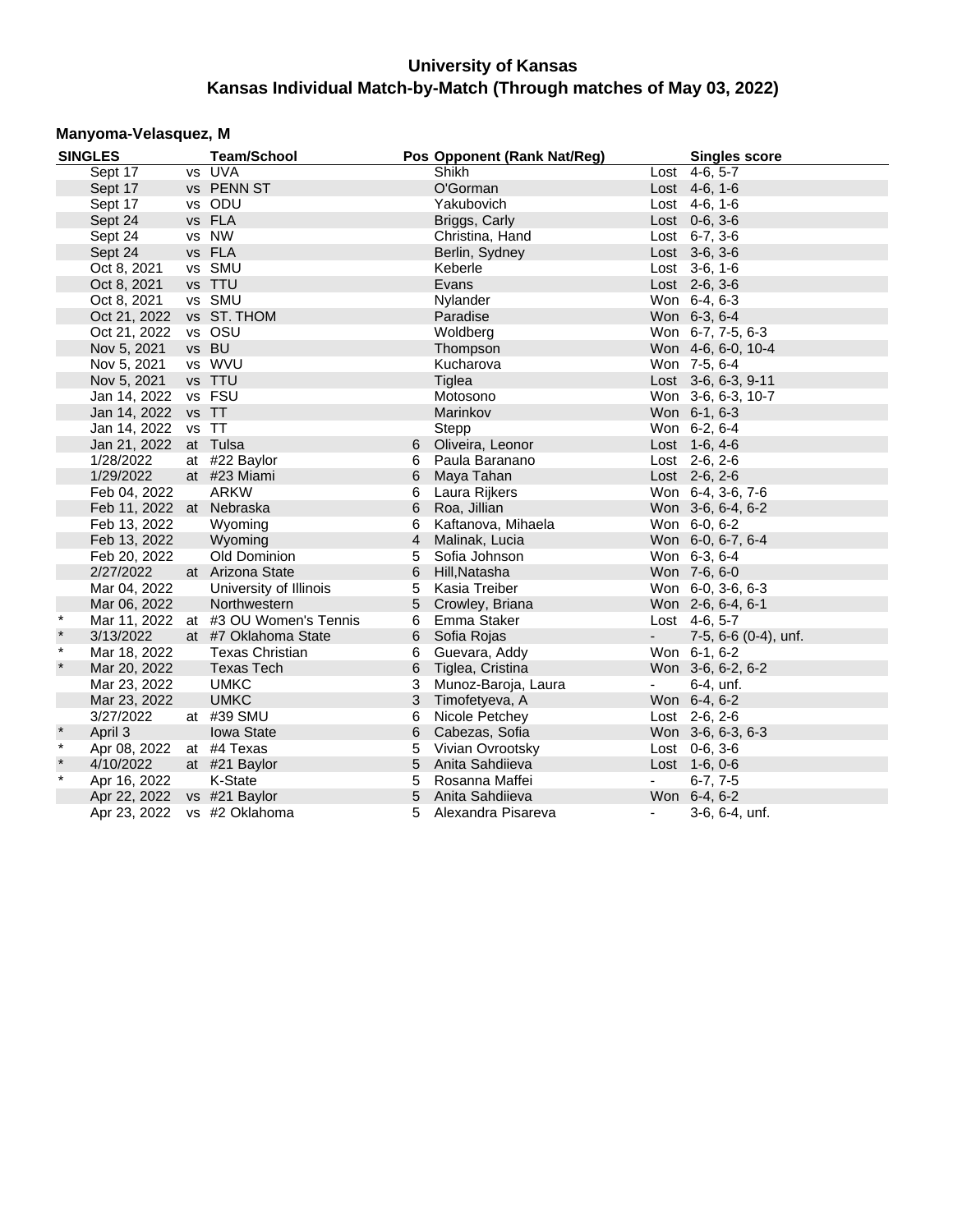### **Manyoma-Velasquez, M**

|         | <b>DOUBLES</b> | <b>Team/School</b>        |                | Pos Opponent (Rank Nat/Reg)               |            | Doubles score/partner        |
|---------|----------------|---------------------------|----------------|-------------------------------------------|------------|------------------------------|
|         | Sept 17        | vs UVA                    |                | O'Dell/Kiefer                             |            | Lost 4-6/Smagina, Sonia      |
|         | Sept 17        | <b>vs PENN ST</b>         |                | Nielson/Chekhylstova                      |            | Won 6-2/Deming, Julia        |
|         | Sept 17        | vs ODU                    |                | Yakubovich/Johnson                        |            | Lost 4-6/Deming, Julia       |
|         | Sept 24        | vs UNC                    |                | Crawley/Yarlagadda                        |            | Lost 1-6/Ngounoue, Malkia    |
|         | Sept 24        | vs LSU                    |                | Bridges/Babic                             |            | Won 6-2/Ngounoue, Malkia     |
|         | Sept 24        | vs NW                     |                | Crowley/Velasquez                         |            | Lost 4-6/Ngounoue, Malkia    |
|         | Oct 8          | vs NSU                    |                | Dohnalova/Minetti                         |            | Won 6-4/Lagarde, Tiffany     |
|         | Oct 8          | vs TTU                    |                | Komac/Main                                |            | Lost 2-6/Lagarde, Tiffany    |
|         | Oct 8          | vs SMU                    |                | Doyle/Nylander                            |            | Lost 2-6/Lagarde, Tiffany    |
|         | Oct 21         | vs UND                    |                | Jansson/Sela                              |            | Won 6-0/Deming, Julia        |
|         | Oct 21         | vs ISU                    |                | Kadleckova/Cabezas                        |            | Lost 0-8/Deming, Julia       |
|         | Jan $14$       | vs USD                    |                | Goldsmith/Collings                        |            | Lost 1-6/Ngounoue, Malkia    |
|         | Jan 21         | at Tulsa                  | 3              | Hutchings, Lily/Naranjo, Ana              | Lost       | 3-6/Lacasse, Raphaelle       |
|         |                | 1/28/202 at #22 Baylor    | 3              | Isabella Harvison/Paula Baranano          | Won        | 7-5/Lacasse, Raphaelle       |
|         |                | 1/29/202 at #23 Miami     | 3              | Audrey Boch-Collins/Isabella Pfennig      | Lost       | 4-6/Lacasse, Raphaelle       |
|         | Feb 04         | ARKW                      | 3              | Indianna Spink/Kelly Keller               | <b>Won</b> | 6-2/Lacasse, Raphaelle       |
|         | Feb 11         | at Nebraska               | 3              | Kuckelman, Chloe/Gallego, Isabel          | $\sim$     | 5-6, unf./Lacasse, Raphaelle |
|         | Feb 13         | Wyoming                   | 3              | Kaftanova, Mihaela/Abriola, Serina        | <b>Won</b> | 6-2/Lacasse, Raphaelle       |
|         | Feb 20         | Old Dominion              | 3              | Marina Alcaide/Shahar Biran               | Won        | 6-4/Lacasse, Raphaelle       |
|         |                | 2/27/202 at Arizona State | 3              | Jankowski, Cali/Hill, Natasha             | Lost       | 3-6/Lacasse, Raphaelle       |
|         | Mar 04         | University of Illinois    | 3              | Emily Casati/Kasia Treiber                | $\sim$     | unf./Lacasse, Raphaelle      |
|         | Mar 06         | Northwestern              | 3              | Leong, Justine/Hand, Christina            | Lost       | 4-6/Lacasse, Raphaelle       |
| $\star$ | <b>Mar 18</b>  | <b>Texas Christian</b>    | 2              | Pascual, Isabel/Aristegui, Mercedes       | Won        | 6-2/Lacasse, Raphaelle       |
|         | <b>Mar 20</b>  | <b>Texas Tech</b>         | 2              | Tiglea, Cristina/Skriabina, Margarita     | Lost       | 4-6/Lacasse, Raphaelle       |
|         | Mar 23         | <b>UMKC</b>               | 2              | Ball, Grace/Kresovic, Eva                 | Won        | 6-4/Lacasse, Raphaelle       |
|         | <b>Mar 23</b>  | <b>UMKC</b>               | $\overline{2}$ | Ball, Grace/Kresovic, Eva                 | $\sim$     | /Lacasse, Raphaelle          |
|         |                | 3/27/202 at #39 SMU       | $\overline{2}$ | Lana Mavor/Lexi Keberle                   | Lost       | 5-7/Lacasse, Raphaelle       |
| $\star$ | April 3        | <b>Iowa State</b>         | 2              | Kadleckova, Miska/Cabezas, Sofia          | Won        | 6-3/Lacasse, Raphaelle       |
| $\star$ | Apr 08         | at #4 Texas               |                | Charlotte Chavatipon/Kylie Collins (32/-) | Lost       | 2-6/Lacasse, Raphaelle       |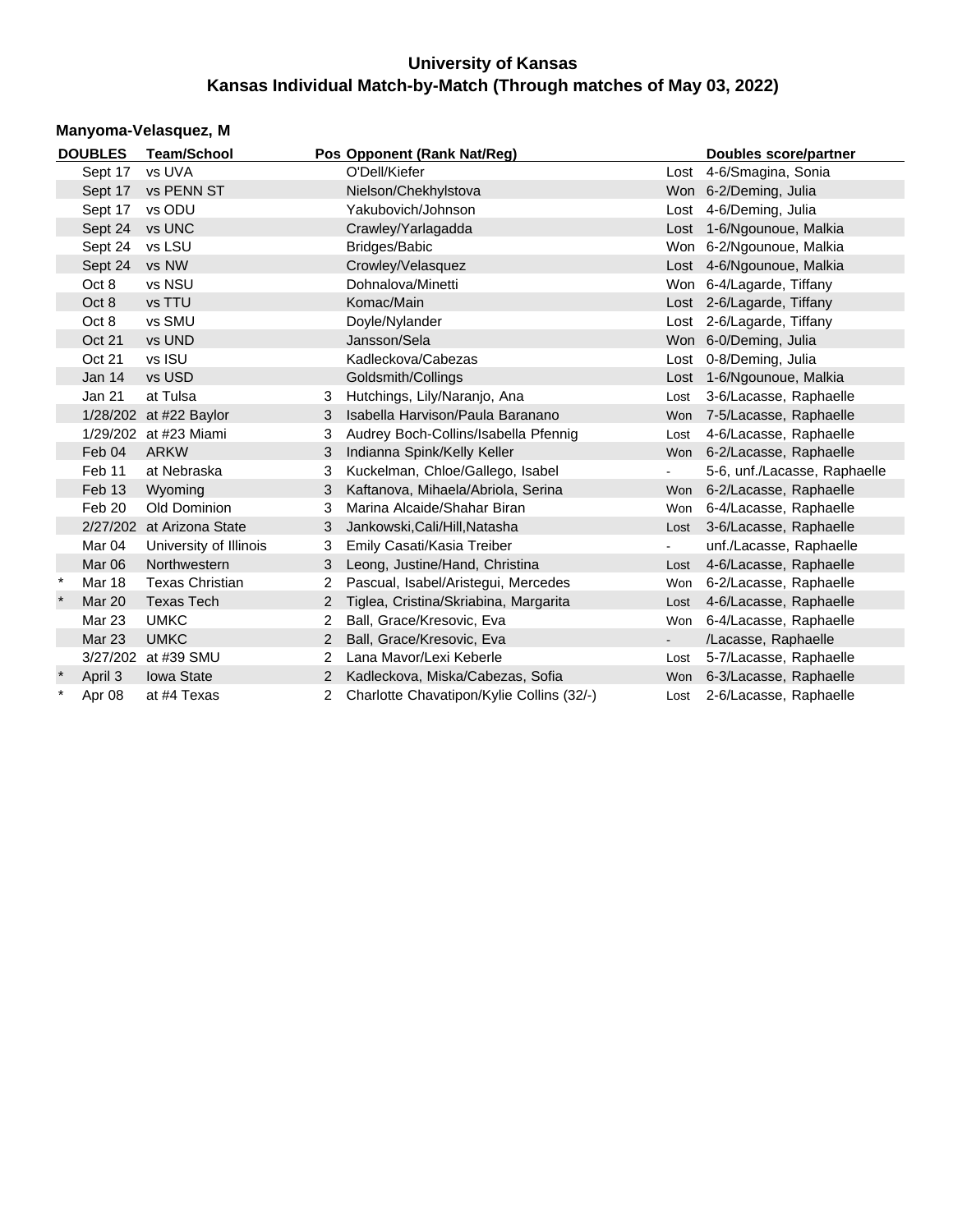## **Ngounoue, Malkia**

|         | <b>SINGLES</b>              | <b>Team/School</b>                   |                | Pos Opponent (Rank Nat/Reg) |                     | <b>Singles score</b>       |
|---------|-----------------------------|--------------------------------------|----------------|-----------------------------|---------------------|----------------------------|
|         | Sept 16                     | vs SF                                |                | Chhabra                     |                     | Won 6-3, 6-4               |
|         | Sept 16                     | vs PEPPERDI                          |                | lamachkine                  |                     | Lost 2-6, 4-6              |
|         | Sept 16                     | vs USF                               |                | Capogrosso, Ariana          |                     | Won 6-4, 6-3               |
|         | Sept 24                     | vs ODU                               |                | Yakubovich, Alesya          |                     | Won 6-2, 6-2               |
|         | Sept 24                     | vs FLA                               |                | Dudeney, Alicia             |                     | Won 6-4, 3-6, 10-5         |
|         | Sept 24                     | vs AU                                |                | Ansari, Carolyn             |                     | Lost 6-4, 3-6, 10-12       |
|         | Sept 24                     | vs FLA                               |                | Berlin, Sydney              |                     | Lost $3-6, 3-6$            |
|         | Oct 21, 2022 vs MINN        |                                      |                | Rizzolo                     |                     | Won 6-2, 6-0               |
|         | Oct 21, 2022 vs IOWA        |                                      |                | Mannix                      |                     | Won 6-3, 7-6               |
|         | Oct 21, 2022 vs TULSA       |                                      |                | Monfort                     |                     | Won 6-1, 6-1               |
|         | Oct 21, 2022                | vs OU                                |                | Corley                      |                     | Won 6-3, 6-3               |
|         | Oct 21, 2022 vs ISU         |                                      |                | <b>Naklo</b>                |                     | Lost 6-7, 6-7              |
|         | Nov 5, 2021                 | vs KSU                               |                | Maffei                      |                     | Lost 3-6, 6-4, 7-10        |
|         | Nov 5, 2021                 | vs OSU                               |                | Orpana                      |                     | Lost $4-6, 2-6$            |
|         | Jan 14, 2022 vs STANFORD    |                                      |                | Choy                        |                     | Won 7-5, 3-6, 10-3         |
|         | Jan 14, 2022 vs TT          |                                      |                | Evans                       |                     | Won 4-6, 6-3, 10-7         |
|         | Jan 21, 2022 at Tulsa       |                                      | 1              | Monfort, Laia Conde         |                     | Lost 3-6, 5-7              |
|         | 1/28/2022                   | at #22 Baylor                        | $\mathbf{1}$   | Mel Krywoj                  | $\sim 100$          | 6-7 (1-7), 4-0, unf.       |
|         | 1/29/2022                   | at #23 Miami                         | 1              | Eden Richardson             | $\sim$              | 6-4, 5-3, unf.             |
|         | Feb 04, 2022                | <b>ARKW</b>                          | $\mathbf{1}$   | <b>Tatum Rice</b>           |                     | Won 7-6, 5-7, 6-1          |
|         | Feb 11, 2022 at Nebraska    |                                      | 2              | Gallego, Isabel             |                     | Lost 2-6, 6-2, 3-6         |
|         | Feb 13, 2022                | Wyoming                              |                | 2 Zehender, Sophie          | <b>All Control</b>  | 6-7, unf.                  |
|         | Feb 13, 2022                | Wyoming                              | $\mathbf{1}$   | Oreshkina, Maria            |                     | Lost $4-6, 6-3, 3-6$       |
|         | Feb 20, 2022                | Old Dominion                         |                | 2 Tatsiana Sasnouskaya      |                     | Won 7-6, 6-3               |
|         | 2/27/2022                   | at Arizona State                     |                | 2 Turkovic, Domenika        |                     | Won 3-6, 7-5, 6-2          |
|         | Mar 04, 2022                | University of Illinois               |                | 2 Ashley Yeah               |                     | Won 6-1, 6-1               |
|         | Mar 06, 2022                | Northwestern                         |                | 2 Pratt, Sydney             |                     | Won 6-4, 5-7, 6-3          |
| $\star$ |                             | Mar 11, 2022 at #3 OU Women's Tennis |                | 2 Ivana Corley (44/-)       |                     | Lost $6-7$ (3-7), 5-7      |
| $\star$ | 3/13/2022                   | at #7 Oklahoma State                 | $\overline{2}$ | Mhai Sawangkaew             |                     | Lost 6-2, 1-6, 2-6         |
| $\star$ | Mar 18, 2022                | <b>Texas Christian</b>               |                | 2 Aristegui, Mercedes       |                     | Lost 7-5, 5-7, 4-10        |
| $\star$ | Mar 20, 2022                | Texas Tech                           |                | 2 Peet, Olivia              |                     | Won 6-4, 7-6               |
|         | 3/27/2022                   | at #39 SMU                           |                | 2 Hadley Doyle              |                     | Won 6-0, 4-6, 6-2          |
| $\star$ | April 1                     | West Virginia                        | $\overline{2}$ | Bovolskaia, A               |                     | Won 6-2, 6-3               |
| $\star$ | April 3                     | Iowa State                           | $2^{\circ}$    | Kajuru, Ange Oby            |                     | Lost $6-0$ , $2-6$ , $3-6$ |
| $\star$ | Apr 08, 2022                | at #4 Texas                          | $\overline{2}$ | Kylie Collins (38/-)        |                     | Lost 1-6, 6-3, 5-7         |
| $\star$ | 4/10/2022                   | at #21 Baylor                        |                | 2 Alicia Herrero            |                     | Won 6-3, 6-3               |
| $\star$ | Apr 16, 2022                | K-State                              |                | 2 Karine-Marion Job         |                     | Won 6-1, 6-4               |
|         | Apr 22, 2022 vs #21 Baylor  |                                      |                | 2 Alicia Herrero (103/-)    | $\omega_{\rm{max}}$ | 3-6, 5-4, unf.             |
|         | Apr 23, 2022 vs #2 Oklahoma |                                      |                | 2 Carmen Corley (50/-)      | $\blacksquare$      | 7-6 (7-3), 3-2, unf.       |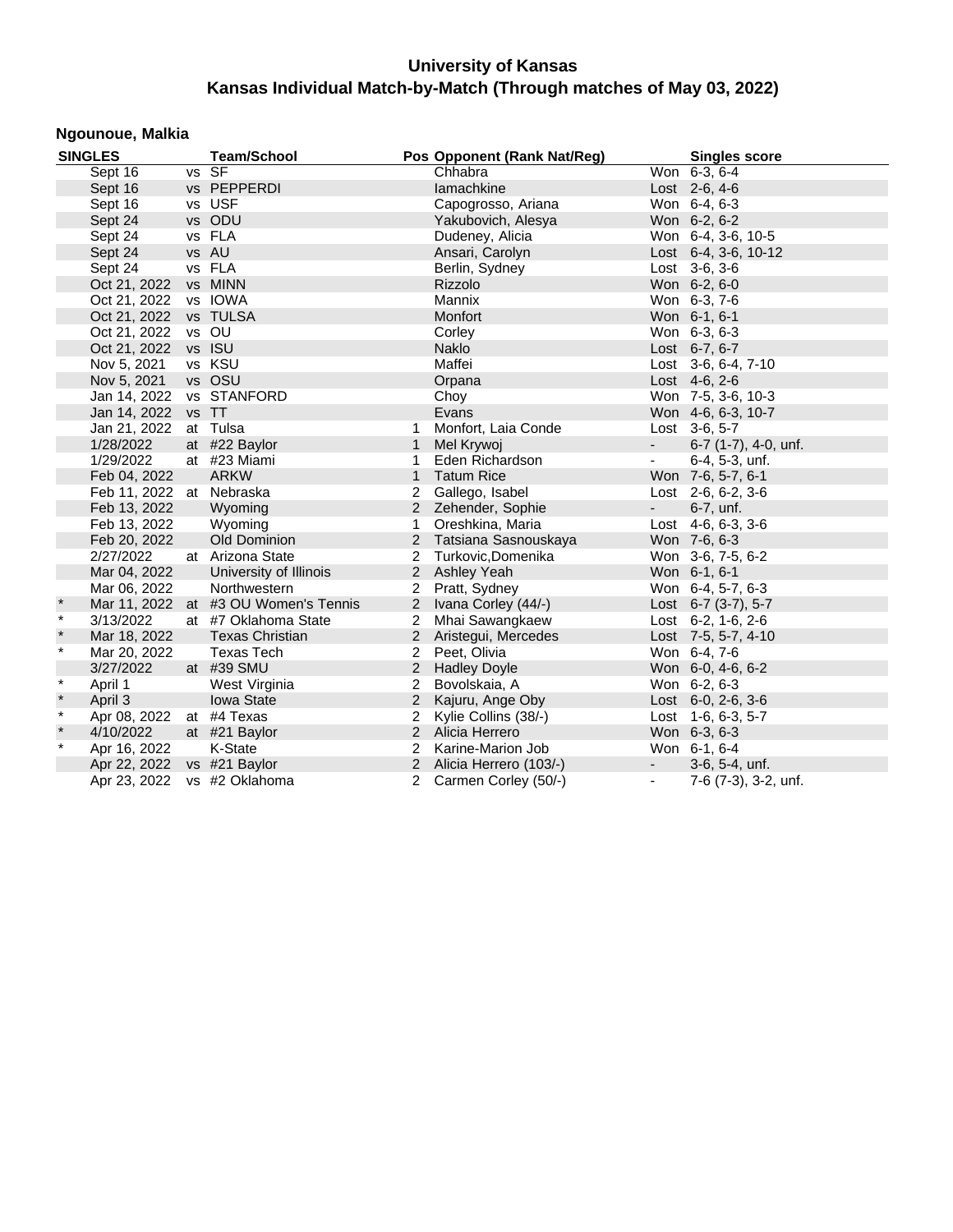|        | Ngounoue, Malkia  |                               |              |                                           |                |                               |  |  |  |  |  |  |
|--------|-------------------|-------------------------------|--------------|-------------------------------------------|----------------|-------------------------------|--|--|--|--|--|--|
|        | <b>DOUBLES</b>    | <b>Team/School</b>            |              | Pos Opponent (Rank Nat/Reg)               |                | <b>Doubles score/partner</b>  |  |  |  |  |  |  |
|        | Sept 16           | vs SAN DIEG                   |              | McBride/Desiatnikov                       |                | Lost 4-8/Roxana Manu, Carmen  |  |  |  |  |  |  |
|        | Sept 16           | vs WISCONSI                   |              | Stoica/Larrain                            |                | Won 8-3/Roxana Manu, Carmen   |  |  |  |  |  |  |
|        | Sept 16           | vs USC                        |              | Han/Lee                                   |                | Won 8-3/Roxana Manu, Carmen   |  |  |  |  |  |  |
|        | Sept 24           | vs UNC                        |              | Crawley/Yarlagadda                        |                | Lost 1-6/Manyoma-Velasquez, M |  |  |  |  |  |  |
|        | Sept 24           | vs LSU                        |              | Bridges/Babic                             |                | Won 6-2/Manyoma-Velasquez, M  |  |  |  |  |  |  |
|        | Sept 24           | vs NW                         |              | Crowley/Velasquez                         |                | Lost 4-6/Manyoma-Velasquez, M |  |  |  |  |  |  |
|        | Oct 21            | vs USD                        |              | Aly/Lazarevic                             |                | Won 6-2/Titova, Maria         |  |  |  |  |  |  |
|        | Oct 21            | vs UNO                        |              | Absisan/Osborn                            |                | Won 8-2/Titova, Maria         |  |  |  |  |  |  |
|        | Oct 21            | vs KSU                        |              | Dekkers/Gheorghita                        |                | Won 8-3/Titova, Maria         |  |  |  |  |  |  |
|        | Oct 21            | vs ISU                        |              | Hsieh/Naklo                               |                | Lost 4-8/Titova, Maria        |  |  |  |  |  |  |
|        | Nov <sub>5</sub>  | vs KSU                        |              | Linares/Dekkers                           |                | Lost 3-8/Roxana Manu, Carmen  |  |  |  |  |  |  |
|        | Nov <sub>5</sub>  | vs KSU                        |              | Dekkers/Gheorghita                        |                | Lost 6-8/Roxana Manu, Carmen  |  |  |  |  |  |  |
|        | Nov <sub>5</sub>  | vs OU                         |              | Staker/Podlinska                          |                | Lost 1-8/Roxana Manu, Carmen  |  |  |  |  |  |  |
|        | Nov <sub>5</sub>  | vs KSU                        |              | Turco/Ukita                               |                | Won 8-7/Roxana Manu, Carmen   |  |  |  |  |  |  |
|        | Jan 14            | vs USD                        |              | Goldsmith/Collings                        |                | Lost 1-6/Manyoma-Velasquez, M |  |  |  |  |  |  |
|        | Jan 21            | at Tulsa                      |              | Rozenkova, Valeryia/Berlanga, Maria       |                | Won 6-4/Titova, Maria         |  |  |  |  |  |  |
|        |                   | 1/28/202 at #22 Baylor        | 1            | Mel Krywoj/Alicia Herrero (4/-)           | Lost           | 6-7 (1-6)/Titova, Maria       |  |  |  |  |  |  |
|        |                   | 1/29/202 at #23 Miami         | $\mathbf{1}$ | Daevenia Achong/Eden Richardson (40/-)    | Lost           | 4-6/Titova, Maria             |  |  |  |  |  |  |
|        | Feb 04            | <b>ARKW</b>                   | 1.           | <b>Tatum Rice/Morgan Cross</b>            | Won            | 6-4/Titova, Maria             |  |  |  |  |  |  |
|        | Feb 11            | at Nebraska                   | $\mathbf{1}$ | Novak, Kristina/Makoric, Maja             | Lost           | 5-7/Titova, Maria             |  |  |  |  |  |  |
|        | Feb 13            | Wyoming                       | 1.           | Oreshkina, Maria/Krause, Ida              | <b>Won</b>     | 6-2/Titova, Maria             |  |  |  |  |  |  |
|        | Feb 20            | Old Dominion                  | $\mathbf{1}$ | Yuliia Starodubtseva/Tatsiana Sasnouskaya | Lost           | 6-7/Titova, Maria             |  |  |  |  |  |  |
|        |                   | 2/27/202 at Arizona State     | 1            | Patricija Spaka/Turkovic, Domenika        | $\blacksquare$ | 3-4, unf./Titova, Maria       |  |  |  |  |  |  |
|        | Mar <sub>04</sub> | University of Illinois        | $\mathbf{1}$ | Kate Duong/Megan Heuser                   |                | Won 6-2/Titova, Maria         |  |  |  |  |  |  |
|        | Mar 06            | Northwestern                  | 1.           | Crowley, Briana/Hand, Clarissa            | Won            | 6-3/Titova, Maria             |  |  |  |  |  |  |
|        | Mar 11            | at #3 OU Women's Tenni        | $\mathbf{1}$ | Ivana Corley/Carmen Corley (4/-)          | Lost           | 4-6/Titova, Maria             |  |  |  |  |  |  |
| $\ast$ |                   | 3/13/202 at #7 Oklahoma State | $\mathbf{1}$ | Mhai Sawangkaew/Martina Zerulo            | Won            | 6-4/Titova, Maria             |  |  |  |  |  |  |
|        | Mar 18            | <b>Texas Christian</b>        | $\mathbf{1}$ | Cveticanin, Aleksa/Soloveva, Alisa        |                | Won 6-4/Titova, Maria         |  |  |  |  |  |  |
| $\ast$ | Mar 20            | <b>Texas Tech</b>             | $\mathbf{1}$ | Sayfetdinova, A/Evans, Kailey             | Lost           | 5-7/Titova, Maria             |  |  |  |  |  |  |
|        |                   | 3/27/202 at #39 SMU           | $\mathbf{1}$ | Jackie Nylander/Hadley Doyle              |                | Lost 2-6/Titova, Maria        |  |  |  |  |  |  |
| $\ast$ | April 1           | West Virginia                 | 1            | Bossi, Camilla/Chang, Ting-Pei            | Won            | 6-2/Titova, Maria             |  |  |  |  |  |  |
| $\ast$ | April 3           | <b>Iowa State</b>             | $\mathbf{1}$ | Naklo, Thasaporn/Hsieh, Christin          |                | Lost 4-6/Titova, Maria        |  |  |  |  |  |  |
| $\ast$ | Apr 08            | at #4 Texas                   | 1            | Peyton Stearns/Allura Zamarripa (11/-)    | $\blacksquare$ | 5-5, unf./Titova, Maria       |  |  |  |  |  |  |
|        |                   | 4/10/202 at #21 Baylor        | $\mathbf 1$  | Mel Krywoj/Alicia Herrero (3/-)           |                | Won 5-4/Titova, Maria         |  |  |  |  |  |  |
| $\ast$ | Apr 16            | K-State                       | 3            | Anna Turco/Florentine Dekkers             | Won            | 7-6/Deming, Julia             |  |  |  |  |  |  |
|        | Apr 22            | vs #21 Baylor                 | 3            | Isabella Harvison/Alina Shcherbinina      | Won            | 6-2/Deming, Julia             |  |  |  |  |  |  |
|        | Apr 23            | vs #2 Oklahoma                | 3            | Anchisa Chanta/Dana Guzman                | Lost           | 4-6/Deming, Julia             |  |  |  |  |  |  |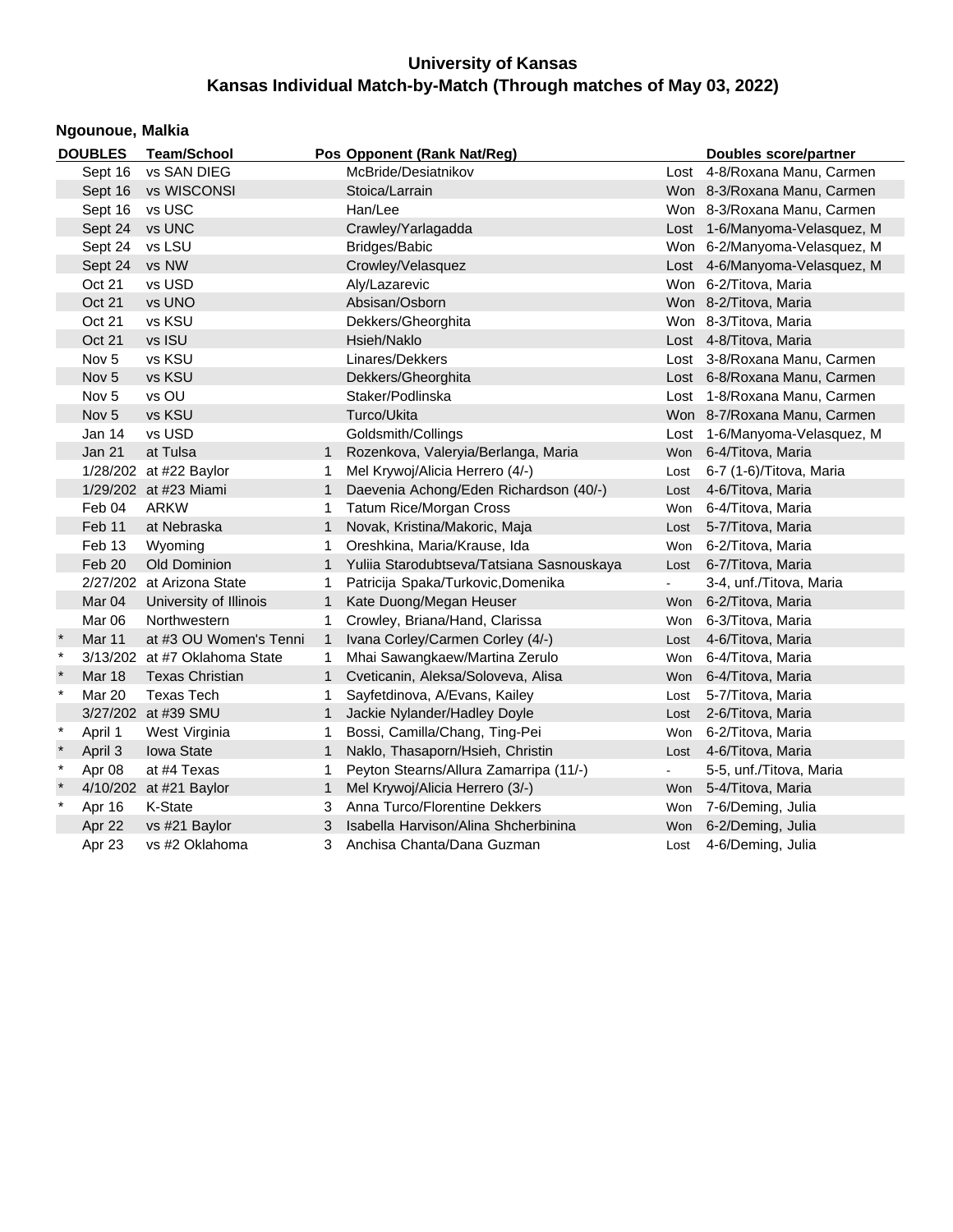#### **Roxana Manu, Carmen**

|         | <b>SINGLES</b>    |                    | <b>Team/School</b>                   |                |                                 |        | Pos Opponent (Rank Nat/Reg)            |                | <b>Singles score</b>          |
|---------|-------------------|--------------------|--------------------------------------|----------------|---------------------------------|--------|----------------------------------------|----------------|-------------------------------|
|         | Sept 16           |                    | vs USF                               |                |                                 |        | Martinez Vaquero, Ma                   | Won 6-1, 7-5   |                               |
|         | Sept 16           |                    | vs PACIFIC                           |                |                                 | Ruja   |                                        |                | Won 6-1, 6-7, 10-6            |
|         | Nov 5, 2021       |                    | vs TTU                               |                |                                 |        | Marinkov                               |                | Won 3-6, 6-1, 12-10           |
|         | Nov 5, 2021       |                    | vs OU                                |                |                                 |        | Podlinska                              | Lost 1-6, 3-6  |                               |
|         | Nov 5, 2021       |                    | vs WVU                               |                |                                 | Kovick |                                        | Won 6-3, 7-6   |                               |
|         | Nov 5, 2021       |                    | vs TTU                               |                |                                 | Peet   |                                        |                | Won 3-6, 6-2, 10-7            |
|         | 2/27/2022         |                    | at Arizona State                     |                | 5                               |        | Patricija Spaka                        | Lost 5-7, 4-6  |                               |
|         | Mar 04, 2022      |                    | University of Illinois               |                | $\overline{4}$                  |        | Megan Heuser                           |                | Won 3-6, 6-3, 7-5             |
|         | Mar 06, 2022      |                    | Northwestern                         |                | 4                               |        | Lazic, Ema                             |                | Lost 6-3, 1-6, 4-6            |
| $\ast$  |                   |                    | Mar 11, 2022 at #3 OU Women's Tennis |                | 5                               |        | Alexandra Pisareva                     |                | Won 7-6 (7-4), 6-4            |
| $\star$ | 3/13/2022         |                    | at #7 Oklahoma State                 |                | 5                               |        | Ayumi Miyamoto                         |                | Won 6-2, 7-6 (8-6)            |
| $\star$ | Mar 18, 2022      |                    | <b>Texas Christian</b>               |                | $\overline{4}$                  |        | Pascual, Isabel                        |                | Won 3-6, 6-4, 10-5            |
| $\star$ | Mar 20, 2022      |                    | Texas Tech                           |                | 4                               |        | Komac, Metka                           | Won 7-6, 6-4   |                               |
|         | Mar 23, 2022      |                    | <b>UMKC</b>                          |                | 2                               |        | Xibilia, Michela                       | Won 6-1, 6-2   |                               |
|         | Mar 23, 2022      |                    | <b>UMKC</b>                          |                | $\overline{2}$                  |        | Munoz-Baroja, Laura                    | Won 6-0, 6-2   |                               |
|         | 3/27/2022         |                    | at #39 SMU                           |                | $\overline{4}$                  |        | Claudia Bartolome                      | Won 7-6, 6-3   |                               |
| $\ast$  | April 1           |                    | West Virginia                        |                | 4                               |        | Nagato, Momoko                         | Won 7-6, 6-4   |                               |
| $\star$ | April 3           |                    | Iowa State                           |                | $\overline{4}$                  |        | Supapitch Kuearum, A                   | Lost 3-6, 6-7  |                               |
| $\star$ |                   |                    | Apr 08, 2022 at #4 Texas             |                | 4                               |        | Charlotte Chavatipon                   | Lost 0-6, 1-6  |                               |
|         | 4/10/2022         |                    | at #21 Baylor                        |                | $\overline{4}$                  |        | Alina Shcherbinina                     | Won 6-3, 6-2   |                               |
| $\star$ | Apr 16, 2022      |                    | K-State                              |                | 4                               |        | Ioana Gheorghita                       |                | 6-7, 6-4, 2-3, unf.           |
|         |                   |                    | Apr 22, 2022 vs #21 Baylor           |                | $\overline{4}$                  |        | Alina Shcherbinina                     | Lost 3-6, 1-6  |                               |
|         |                   |                    | Apr 23, 2022 vs #2 Oklahoma          |                | 4                               |        | Dana Guzman (90/-)                     | Lost 5-7, 2-6  |                               |
|         |                   |                    |                                      |                |                                 |        |                                        |                |                               |
|         |                   |                    |                                      |                |                                 |        |                                        |                |                               |
|         | <b>DOUBLES</b>    | <b>Team/School</b> |                                      |                | Pos Opponent (Rank Nat/Reg)     |        |                                        |                | <b>Doubles score/partner</b>  |
|         | Sept 16           | vs SAN DIEG        |                                      |                | McBride/Desiatnikov             |        |                                        |                | Lost 4-8/Ngounoue, Malkia     |
|         | Sept 16           | vs WISCONSI        |                                      |                | Stoica/Larrain                  |        |                                        |                | Won 8-3/Ngounoue, Malkia      |
|         | Sept 16           | vs USC             |                                      |                | Han/Lee                         |        |                                        |                | Won 8-3/Ngounoue, Malkia      |
|         | Nov <sub>5</sub>  | vs KSU             |                                      |                | Linares/Dekkers                 |        |                                        |                | Lost 3-8/Ngounoue, Malkia     |
|         | Nov <sub>5</sub>  | vs KSU             |                                      |                | Dekkers/Gheorghita              |        |                                        |                | Lost 6-8/Ngounoue, Malkia     |
|         | Nov <sub>5</sub>  | vs OU              |                                      |                | Staker/Podlinska                |        |                                        |                | Lost 1-8/Ngounoue, Malkia     |
|         | Nov <sub>5</sub>  | vs KSU             |                                      |                | Turco/Ukita                     |        |                                        |                | Won 8-7/Ngounoue, Malkia      |
|         | Mar <sub>04</sub> |                    | University of Illinois               | $2^{\circ}$    | Josie Frazier/Ashley Yeah       |        |                                        |                | Won 6-2/Smagina, Sonia        |
|         | Mar 06            | Northwestern       |                                      | $\overline{2}$ |                                 |        | Pratt, Sydney/McColgan, Hannah         |                | Lost 4-6/Smagina, Sonia       |
| $\star$ | Mar 11            |                    | at #3 OU Women's Tenni               | $\overline{2}$ |                                 |        | Layne Sleeth/Alexandra Pisareva (68/-) | $\blacksquare$ | 4-5, unf./Smagina, Sonia      |
| $\star$ |                   |                    | 3/13/202 at #7 Oklahoma State        | $\overline{2}$ |                                 |        | Lisa Marie Rioux/Ayumi Miyamoto        |                | Lost 6-7 (2-7)/Smagina, Sonia |
| $\star$ | Mar 18            |                    | <b>Texas Christian</b>               | 3              | Otway, Jade/Kennedy, Stevie     |        |                                        | $\sim$         | 5-4, unf./Smagina, Sonia      |
| $\star$ | <b>Mar 20</b>     | <b>Texas Tech</b>  |                                      | 3              | Peet, Olivia/Komac, Metka       |        |                                        |                | Won 6-3/Smagina, Sonia        |
|         | <b>Mar 23</b>     | <b>UMKC</b>        |                                      | $\mathbf{1}$   | Timofetyeva, A/Xibilia, Michela |        |                                        |                | Won 6-1/Titova, Maria         |

Mar 23 UMKC 1 Xibilia, Michela/Timofetyeva, A 7Titova, Maria<br>1 3/27/202 at #39 SMU 3 Nicole Petchey/Winslow Huth 1999 Won 6-3/Smagina, Sonia

April 1 West Virginia 23 Bovolskaia, A/Lipatova, Tatiana 2008 Lost 6-7/Smagina, Sonia<br>
1 April 3 Iowa State 23 Kajuru, Ange Oby/Kezuka, Chie 2008 Lost 4-6/Smagina, Sonia April 3 Iowa State 3 Kajuru, Ange Oby/Kezuka, Chie Lost 4-6/Smagina, Sonia<br>
Apr 08 at #4 Texas 3 Vivian Ovrootsky/Sabina Zeynalova Lost 4-6/Smagina, Sonia Apr 08 at #4 Texas 3 Vivian Ovrootsky/Sabina Zeynalova Lost 4-6/Smagina, Sonia<br>4/10/202 at #21 Baylor 2 Anita Sahdiieva/AC Zamburek Lost 3-6/Smagina, Sonia \* 4/10/202 at #21 Baylor 2 Anita Sahdiieva/AC Zamburek Lost 3-6/Smagina, Sonia Apr 16 K-State 2 2 Manami Ukita/Ioana Gheorghita 2 Won 6-1/Titova, Maria<br>12 Apr 22 vs #21 Baylor 2 AC Zamburek/Anita Sahdiieva 2 Won 6-4/Titova, Maria

Apr 23 vs #2 Oklahoma 2 Layne Sleeth/Alexandra Pisareva

at #39 SMU 3 Nicole Petchey/Winslow Huth Won 6-3/Smagina, Sonia<br>
West Virginia 3 Bovolskaia, A/Lipatova, Tatiana Lost 6-7/Smagina, Sonia

Apr 22 vs #21 Baylor 2 AC Zamburek/Anita Sahdiieva Won 6-4/Titova, Maria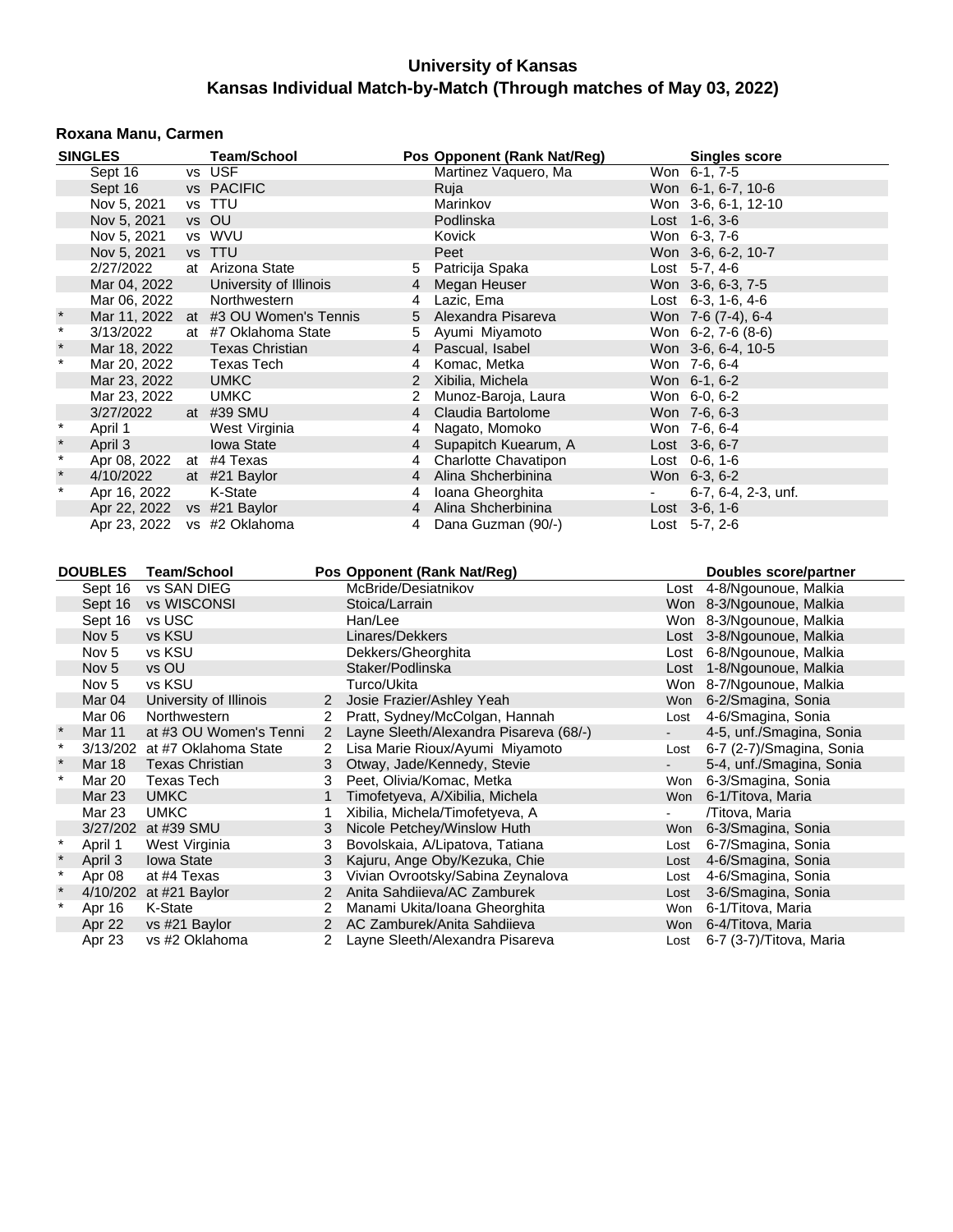## **Smagina, Sonia**

|              | <b>SINGLES</b>              | <b>Team/School</b>                   |   | Pos Opponent (Rank Nat/Reg) |                             | <b>Singles score</b> |
|--------------|-----------------------------|--------------------------------------|---|-----------------------------|-----------------------------|----------------------|
|              | Sept 17                     | vs UVA                               |   | Odell                       |                             | Won 6-4, 6-4         |
|              | Sept 17                     | vs NC STATE                          |   | Abrams                      |                             | Lost 5-7, 1-6        |
|              | Sept 24                     | vs WM                                |   | Saric, Mila                 |                             | Lost 6-2, 5-7, 7-10  |
|              | Sept 24                     | vs CHARLOTT                          |   | Schech, Ruxi                |                             | Won 6-2, 7-6         |
|              | Sept 24                     | vs UNC                               |   | Crawley, Fiona              |                             | Lost 1-6, 2-6        |
|              | Oct 21, 2022                | vs SEMO                              |   | Shikanova                   |                             | Won 6-3, 6-2         |
|              | Oct 21, 2022                | vs ISU                               |   | Kezuka                      |                             | Lost 7-6, 5-7, 5-7   |
|              | Nov 5, 2021                 | vs OSU                               |   | Miyamoto                    |                             | Won 2-6, 6-3, 10-2   |
|              | Nov 5, 2021                 | vs BU                                |   | Shcherbinia                 |                             | Lost $6-7, 2-6$      |
|              | Nov 5, 2021                 | vs TTU                               |   | Skriabina                   |                             | Lost 2-6, 1-6        |
|              | Nov 5, 2021                 | vs TTU                               |   | Evans                       |                             | Won 6-4, 6-4         |
|              | Jan 14, 2022                | vs FSU                               |   | Jacbos                      |                             | Lost 4-6, 6-3, 7-10  |
|              | Jan 14, 2022                | vs TT                                |   | Peet                        |                             | Lost 1-6, 4-6        |
|              | Jan 14, 2022 vs USD         |                                      |   | <b>McBride</b>              |                             | Won 6-2, 1-6, 10-6   |
|              | Jan 21, 2022                | at Tulsa                             | 3 | Poppe, Shura                |                             | Won 6-0, 6-2         |
|              | 1/28/2022                   | at #22 Baylor                        | 3 | Alina Shcherbinina (97/-)   |                             | Lost 2-6, 3-6        |
|              | 1/29/2022                   | at #23 Miami                         | 3 | Isabella Pfennig (76/-)     |                             | Lost 2-6, 2-6        |
|              | Feb 04, 2022                | <b>ARKW</b>                          | 3 | Kelly Keller                |                             | Won 7-5, 4-6, 6-4    |
|              | Feb 11, 2022 at Nebraska    |                                      | 3 | Kuckelman, Chloe            |                             | Won 6-2, 7-5         |
|              | Feb 13, 2022                | Wyoming                              | 3 | Fernandez, Ana              |                             | Won 6-0, 6-1         |
|              | Feb 20, 2022                | Old Dominion                         | 3 | AlexandraViktorovich        | $\sim 100$                  | 7-6, 4-5, unf.       |
|              | 2/27/2022                   | at Arizona State                     | 3 | Sedona Gallagher            |                             | Lost 7-6, 2-6, 4-6   |
|              | Mar 04, 2022                | University of Illinois               | 3 | Josie Frazier               | $\sim$                      | 3-6, 6-4, 1-2, unf.  |
|              | Mar 06, 2022                | Northwestern                         | 3 | Leong, Justine              |                             | Won 6-3, 4-6, 6-4    |
| $\star$      |                             | Mar 11, 2022 at #3 OU Women's Tennis | 3 | Carmen Corley (36/-)        |                             | Lost 4-6, 2-6        |
| $\star$      | 3/13/2022                   | at #7 Oklahoma State                 |   | 3 Martina Zerulo            |                             | Lost 1-6, 4-6        |
| $\star$      | Mar 18, 2022                | <b>Texas Christian</b>               | 3 | Otway, Jade                 |                             | Won 6-1, 6-4         |
| $\star$      | Mar 20, 2022                | <b>Texas Tech</b>                    | 3 | Sayfetdinova, A             |                             | Won 7-5, 6-4         |
|              | 3/27/2022                   | at #39 SMU                           | 3 | Jackie Nylander             |                             | Won 7-6, 6-3         |
| $\star$      | April 1                     | West Virginia                        | 3 | Chang, Ting-Pei             | $\mathbf{z} = \mathbf{z}$ . | 6-1, 3-6, 1-3, unf.  |
| $\star$      | April 3                     | Iowa State                           | 3 | Kadleckova, Miska           |                             | Lost 6-7, 7-6, 7-10  |
| $\pmb{\ast}$ | Apr 08, 2022 at #4 Texas    |                                      | 3 | Sabina Zeynalova (68/-)     |                             | Lost 4-6, 2-6        |
| $\star$      | 4/10/2022                   | at #21 Baylor                        | 3 | Mel Krywoj                  |                             | Lost 4-6, 4-6        |
| $\star$      | Apr 16, 2022                | K-State                              | 3 | <b>Florentine Dekkers</b>   |                             | Won 6-4, 6-4         |
|              | Apr 22, 2022 vs #21 Baylor  |                                      | 3 | Mel Krywoj                  |                             | Won 6-3, 6-4         |
|              | Apr 23, 2022 vs #2 Oklahoma |                                      |   | 3 Anchisa Chanta (69/-)     | $\sim$                      | 5-7, 2-5, unf.       |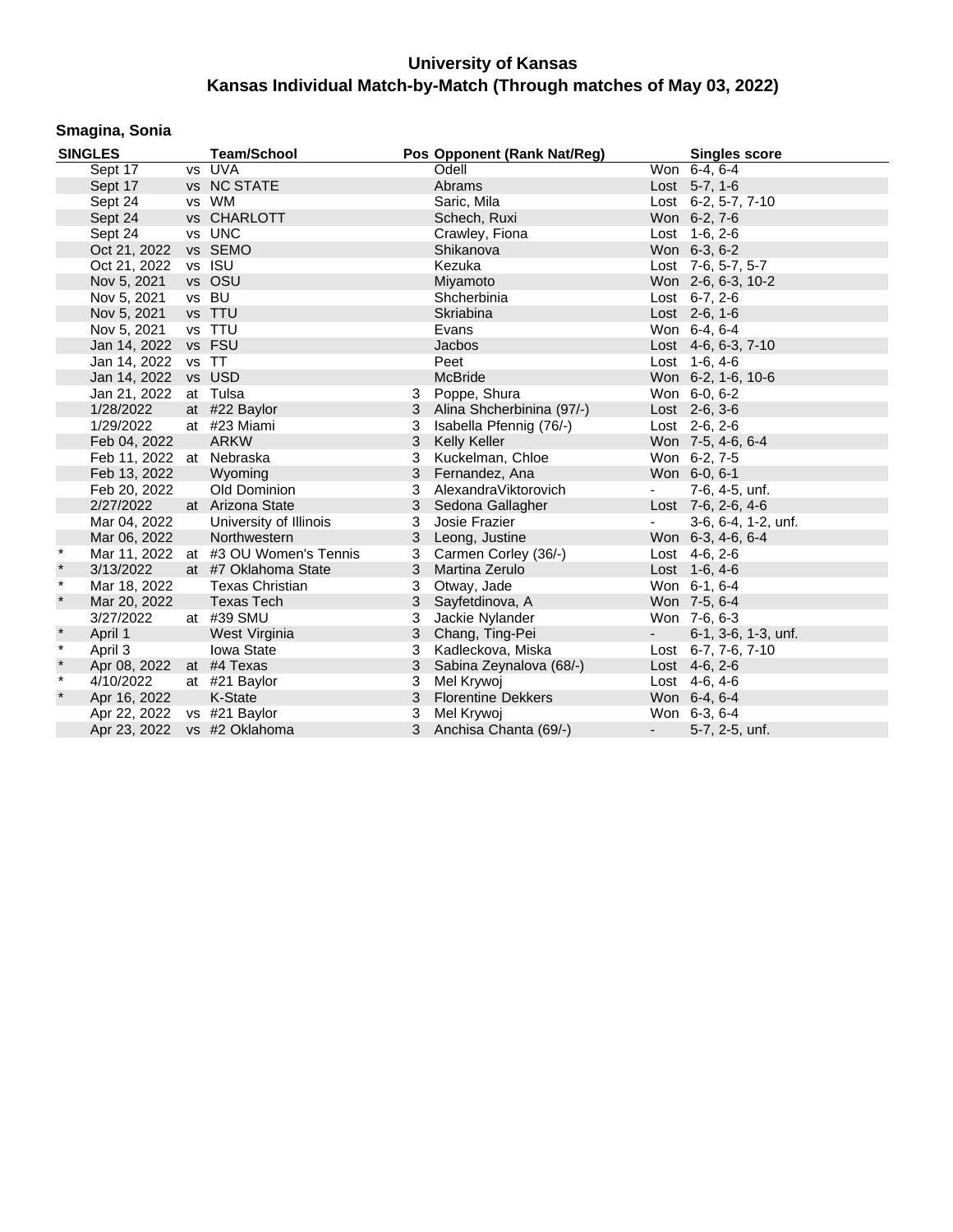|         | Smagina, Sonia   |                               |                      |                                        |                |                                   |  |  |  |  |  |  |
|---------|------------------|-------------------------------|----------------------|----------------------------------------|----------------|-----------------------------------|--|--|--|--|--|--|
|         | <b>DOUBLES</b>   | <b>Team/School</b>            |                      | Pos Opponent (Rank Nat/Reg)            |                | Doubles score/partner             |  |  |  |  |  |  |
|         | Sept 17          | vs UVA                        |                      | O'Dell/Kiefer                          |                | Lost 4-6/Manyoma-Velasquez, M     |  |  |  |  |  |  |
|         | Sept 17          | vs NC STATE                   |                      | Abrams/Nayar                           |                | Lost 3-6/Lagarde, Tiffany         |  |  |  |  |  |  |
|         | Sept 17          | vs ODU                        |                      | Alcaide/Viktorovich                    |                | Won 6-3/Lagarde, Tiffany          |  |  |  |  |  |  |
|         | Sept 24          | vs FLA                        |                      | Zein/Berlin                            |                | Won 7-6/Lagarde, Tiffany          |  |  |  |  |  |  |
|         | Sept 24          | vs W&M                        |                      | Saric/Alhach                           |                | Won 6-3/Lagarde, Tiffany          |  |  |  |  |  |  |
|         | Sept 24          | vs UNC                        |                      | Sanford/Tran                           |                | Won 7-5/Lagarde, Tiffany          |  |  |  |  |  |  |
|         | Sept 24          | vs ODU                        |                      | Starodubteseva/Sasnouskava             |                | Lost 6-7/Lagarde, Tiffany         |  |  |  |  |  |  |
|         | <b>Oct 21</b>    | vs ASU                        |                      | Zukic/Rice                             |                | Won 7-6/Lagarde, Tiffany          |  |  |  |  |  |  |
|         | Oct 21           | vs UMN                        |                      | Duong/Said                             |                | Lost 6-8/Lagarde, Tiffany         |  |  |  |  |  |  |
|         | Nov <sub>5</sub> | vs OU                         |                      | Staker/Podlinska                       |                | Won 8-2/Lagarde, Tiffany          |  |  |  |  |  |  |
|         | Nov <sub>5</sub> | vs BU                         |                      | Sahdiieva/Scherbinia                   |                | Lost 6-8/Lagarde, Tiffany         |  |  |  |  |  |  |
|         | Nov <sub>5</sub> | vs OSU                        |                      | Orpana/Delkovskaya                     |                | Lost 5-8/Lagarde, Tiffany         |  |  |  |  |  |  |
|         | Nov <sub>5</sub> | vs KSU                        |                      | Dekkers/Gheorghita                     |                | Lost 4-8/Lagarde, Tiffany         |  |  |  |  |  |  |
|         | Jan $14$         | vs TT                         |                      | Peet/Komac                             |                | Won 6-1/Lagarde, Tiffany          |  |  |  |  |  |  |
|         | Jan 21           | at Tulsa                      | 2                    | Monfort, Laia Conde/Poppe, Shura       | Lost           | 3-6/Lagarde, Tiffany              |  |  |  |  |  |  |
|         |                  | 1/28/202 at #22 Baylor        |                      | 2 Alina Shcherbinina/Anita Sahdiieva   | Lost           | 1-6/Lagarde, Tiffany              |  |  |  |  |  |  |
|         |                  | 1/29/202 at #23 Miami         | $\mathbf{2}^{\circ}$ | Diana Khodan/Maya Tahan                | Won            | 6-1/Lagarde, Tiffany              |  |  |  |  |  |  |
|         | Feb 04           | <b>ARKW</b>                   | $\mathbf{2}$         | Lenka Stara/Laura Rijkers              |                | Lost 2-6/Lagarde, Tiffany         |  |  |  |  |  |  |
|         | Feb 11           | at Nebraska                   | 2                    | Kuckelman, Ellie/Alicea, Samantha      | Lost           | 4-6/Lagarde, Tiffany              |  |  |  |  |  |  |
|         | Feb 13           | Wyoming                       | $\overline{2}$       | Fernandez, Ana/Zehender, Sophie        | $\blacksquare$ | 3-3, unf./Lagarde, Tiffany        |  |  |  |  |  |  |
|         | Feb 20           | Old Dominion                  | 2                    | AlexandraViktorovich/Sofia Johnson     | Lost           | 6-7/Lagarde, Tiffany              |  |  |  |  |  |  |
|         |                  | 2/27/202 at Arizona State     | $\mathbf{2}$         | Sedona Gallagher/Morlet, Giulia        | Lost           | 1-6/Lagarde, Tiffany              |  |  |  |  |  |  |
|         | Mar 04           | University of Illinois        | $\overline{2}$       | Josie Frazier/Ashley Yeah              | Won            | 6-2/Roxana Manu, Carmen           |  |  |  |  |  |  |
|         | Mar 06           | Northwestern                  | $\mathbf{2}$         | Pratt, Sydney/McColgan, Hannah         |                | Lost 4-6/Roxana Manu, Carmen      |  |  |  |  |  |  |
| $\star$ | Mar 11           | at #3 OU Women's Tenni        | 2                    | Layne Sleeth/Alexandra Pisareva (68/-) | $\blacksquare$ | 4-5, unf./Roxana Manu, Carme      |  |  |  |  |  |  |
| $\ast$  |                  | 3/13/202 at #7 Oklahoma State | $\mathbf{2}^{\circ}$ | Lisa Marie Rioux/Ayumi Miyamoto        |                | Lost 6-7 (2-7)/Roxana Manu, Carme |  |  |  |  |  |  |
| $\ast$  | <b>Mar 18</b>    | <b>Texas Christian</b>        | 3                    | Otway, Jade/Kennedy, Stevie            | $\blacksquare$ | 5-4, unf./Roxana Manu, Carme      |  |  |  |  |  |  |
| $\ast$  | Mar 20           | <b>Texas Tech</b>             | 3                    | Peet, Olivia/Komac, Metka              | Won            | 6-3/Roxana Manu, Carmen           |  |  |  |  |  |  |
|         |                  | 3/27/202 at #39 SMU           | 3                    | Nicole Petchey/Winslow Huth            | Won            | 6-3/Roxana Manu, Carmen           |  |  |  |  |  |  |
|         | April 1          | West Virginia                 | 3                    | Bovolskaia, A/Lipatova, Tatiana        | Lost           | 6-7/Roxana Manu, Carmen           |  |  |  |  |  |  |
| $\ast$  | April 3          | Iowa State                    | 3                    | Kajuru, Ange Oby/Kezuka, Chie          | Lost           | 4-6/Roxana Manu, Carmen           |  |  |  |  |  |  |
|         | Apr 08           | at #4 Texas                   | 3                    | Vivian Ovrootsky/Sabina Zeynalova      | Lost           | 4-6/Roxana Manu, Carmen           |  |  |  |  |  |  |
| $\ast$  |                  | 4/10/202 at #21 Baylor        | 2                    | Anita Sahdijeva/AC Zamburek            | Lost           | 3-6/Roxana Manu, Carmen           |  |  |  |  |  |  |
|         | Apr 16           | K-State                       | $\mathbf{1}$         | Maria Linares/Karine-Marion Job        | Lost           | 2-6/Lacasse, Raphaelle            |  |  |  |  |  |  |
|         | Apr 22           | vs #21 Baylor                 | 1                    | Mel Krywoj/Alicia Herrero (4/-)        |                | 4-5, unf./Lacasse, Raphaelle      |  |  |  |  |  |  |
|         | Apr 23           | vs #2 Oklahoma                | $\mathbf{1}$         | Ivana Corley/Carmen Corley (6/-)       |                | Won 7-5/Lacasse, Raphaelle        |  |  |  |  |  |  |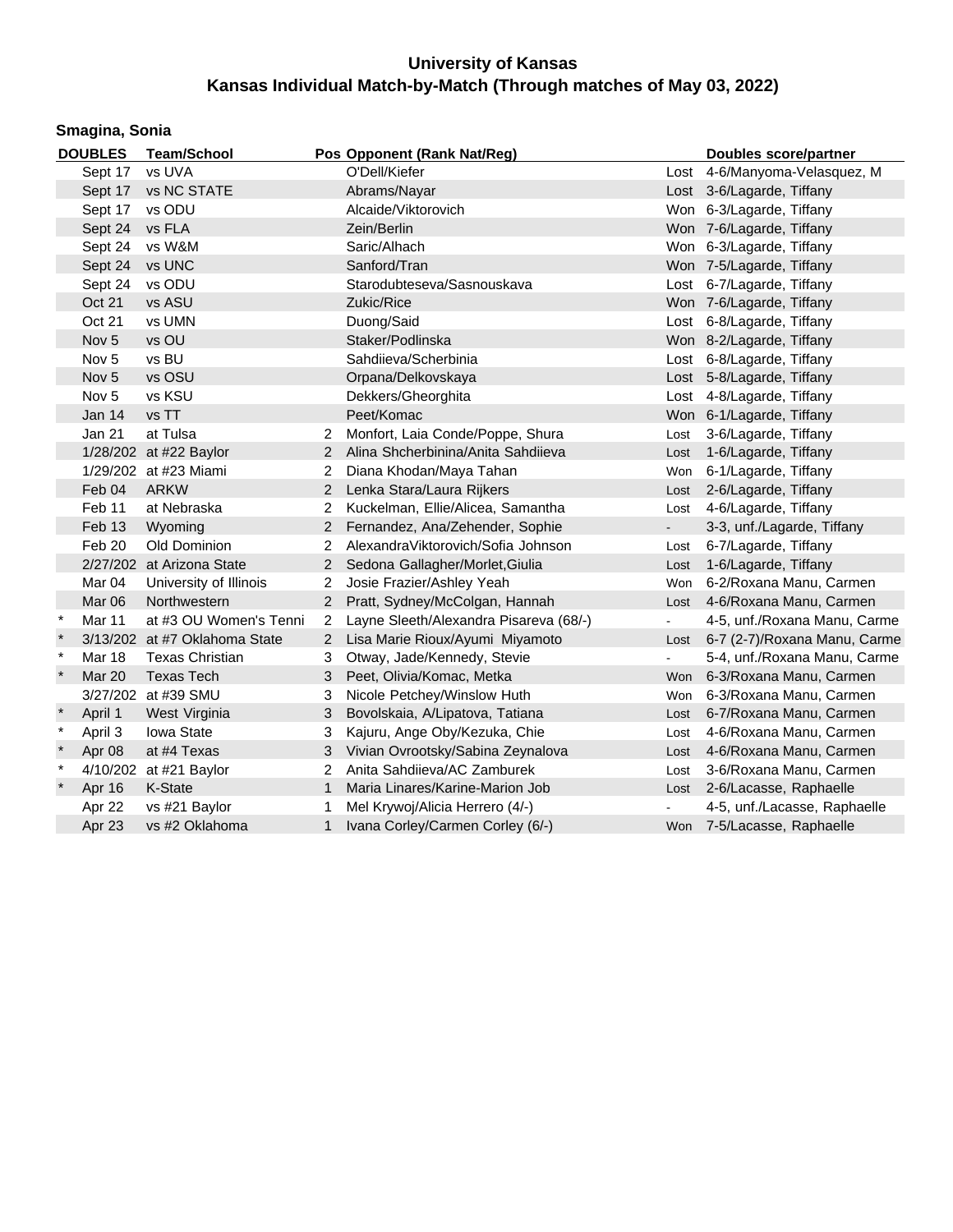### **Titova, Maria**

|         | <b>SINGLES</b>              | <b>Team/School</b>                   |                | Pos Opponent (Rank Nat/Reg) |                          | <b>Singles score</b>      |
|---------|-----------------------------|--------------------------------------|----------------|-----------------------------|--------------------------|---------------------------|
|         | Oct 8, 2021                 | vs TTU                               |                | Sayfetdinova                |                          | Lost 6-7, 6-0, 7-10       |
|         | Oct 8, 2021                 | vs SMU                               |                | Nylander                    |                          | Won 6-4, 6-0              |
|         | Oct 8, 2021                 | vs TTU                               |                | Evans                       |                          | Won 6-4, 6-2              |
|         | Oct 21, 2022                | vs MINN                              |                | Danilchenko                 |                          | Won 6-2, 6-3              |
|         | Oct 21, 2022                | vs NEB                               |                | Novak                       |                          | Won 6-2, 3-6, 6-2         |
|         | Oct 21, 2022 vs OU          |                                      |                | Sleeth                      |                          | Won 6-3, 6-1              |
|         | Oct 21, 2022 vs MINN.       |                                      |                | Hanford                     |                          | Won 6-3, 6-1              |
|         | Oct 21, 2022 vs KSU         |                                      |                | Job                         |                          | Lost 4-6, 4-6             |
|         | Jan 14, 2022                | vs TT                                |                | Sayfeldinova                |                          | Lost 2-6, 7-6, 4-6        |
|         | Jan 14, 2022                | vs STANFORD                          |                | Xu                          |                          | Lost 3-6, 5-7             |
|         | Jan 21, 2022                | at Tulsa                             | 2              | Berlanga, Maria             |                          | Won 6-1, 6-2              |
|         | 1/28/2022                   | at #22 Baylor                        | $\overline{2}$ | Isabella Harvison           |                          | Won 6-0, 6-1              |
|         | 1/29/2022                   | at #23 Miami                         | 2              | Daevenia Achong (104/-)     |                          | Won 6-1, 6-2              |
|         | Feb 04, 2022                | <b>ARKW</b>                          | 2              | Indianna Spink              |                          | Won 6-3, 6-0              |
|         | Feb 11, 2022 at Nebraska    |                                      | 1              | Novak, Kristina             |                          | Won 6-1, 6-3              |
|         | Feb 13, 2022                | Wyoming                              | $\mathbf{1}$   | Oreshkina, Maria            |                          | Won 6-4, 6-1              |
|         | Feb 13, 2022                | Wyoming                              | 2              | Zehender, Sophie            |                          | Won 6-0, 6-0              |
|         | Feb 20, 2022                | Old Dominion                         | $\mathbf{1}$   | Yuliia Starodubtseva        |                          | Lost 4-6, 4-6             |
|         | 2/27/2022                   | at Arizona State                     | 1              | Morlet, Giulia              |                          | Won 1-6, 6-3, 6-4         |
|         | Mar 04, 2022                | University of Illinois               | $\mathbf{1}$   | Kate Duong                  | $\omega_{\rm{max}}$      | 6-2, 6-7, 2-2, unf.       |
|         | Mar 06, 2022                | Northwestern                         | 1              | Hand, Clarissa              |                          | Won 6-3, 6-1              |
| $\star$ |                             | Mar 11, 2022 at #3 OU Women's Tennis | $\mathbf{1}$   | Layne Sleeth (17/-)         |                          | Lost 4-6, 6-1, 0-1 (9-11) |
| $\ast$  | 3/13/2022                   | at #7 Oklahoma State                 | $\mathbf{1}$   | Lisa Marie Rioux            |                          | 6-7 (3-7), 2-5, unf.      |
| $\star$ | Mar 18, 2022                | <b>Texas Christian</b>               | $\mathbf{1}$   | Soloveva, Alisa             |                          | Won 6-3, 6-1              |
| $\star$ | Mar 20, 2022                | <b>Texas Tech</b>                    | 1              | Skriabina, Margarita        | $\overline{\phantom{a}}$ | 6-4, 2-6, 3-4, unf.       |
|         | Mar 23, 2022                | <b>UMKC</b>                          |                | Ball, Grace                 | $\frac{1}{2}$            | $6-1$ , unf.              |
|         | Mar 23, 2022                | <b>UMKC</b>                          |                | Ball, Grace                 |                          | Won 6-1, 6-1              |
|         | 3/27/2022                   | at #39 SMU                           |                | Lexi Keberle                | $\blacksquare$           | 6-2, 4-6, 1-1, unf.       |
| $\ast$  | April 1                     | West Virginia                        | 1              | Kovick, Kendall             |                          | Won 6-3, 6-0              |
| $\star$ | April 3                     | <b>Iowa State</b>                    | $\mathbf{1}$   | Naklo, Thasaporn            |                          | Won 6-2, 5-7, 6-1         |
| $\star$ | Apr 08, 2022                | at #4 Texas                          | 1              | Peyton Stearns (3/-)        |                          | Lost 6-7 (4-7), 6-7 (3-7) |
| $\star$ | 4/10/2022                   | at #21 Baylor                        | $\mathbf{1}$   | Isabella Harvison           |                          | Won 7-5, 6-7 (10-12), 6-3 |
| $\star$ | Apr 16, 2022                | K-State                              | 1              | <b>Maria Linares</b>        |                          | 6-4, 3-6, 1-4, unf.       |
|         | Apr 22, 2022 vs #21 Baylor  |                                      | $\mathbf{1}$   | Isabella Harvison           |                          | Won 6-3, 6-2              |
|         | Apr 23, 2022 vs #2 Oklahoma |                                      | 1              | Layne Sleeth (10/-)         |                          | Lost 3-6, 2-6             |